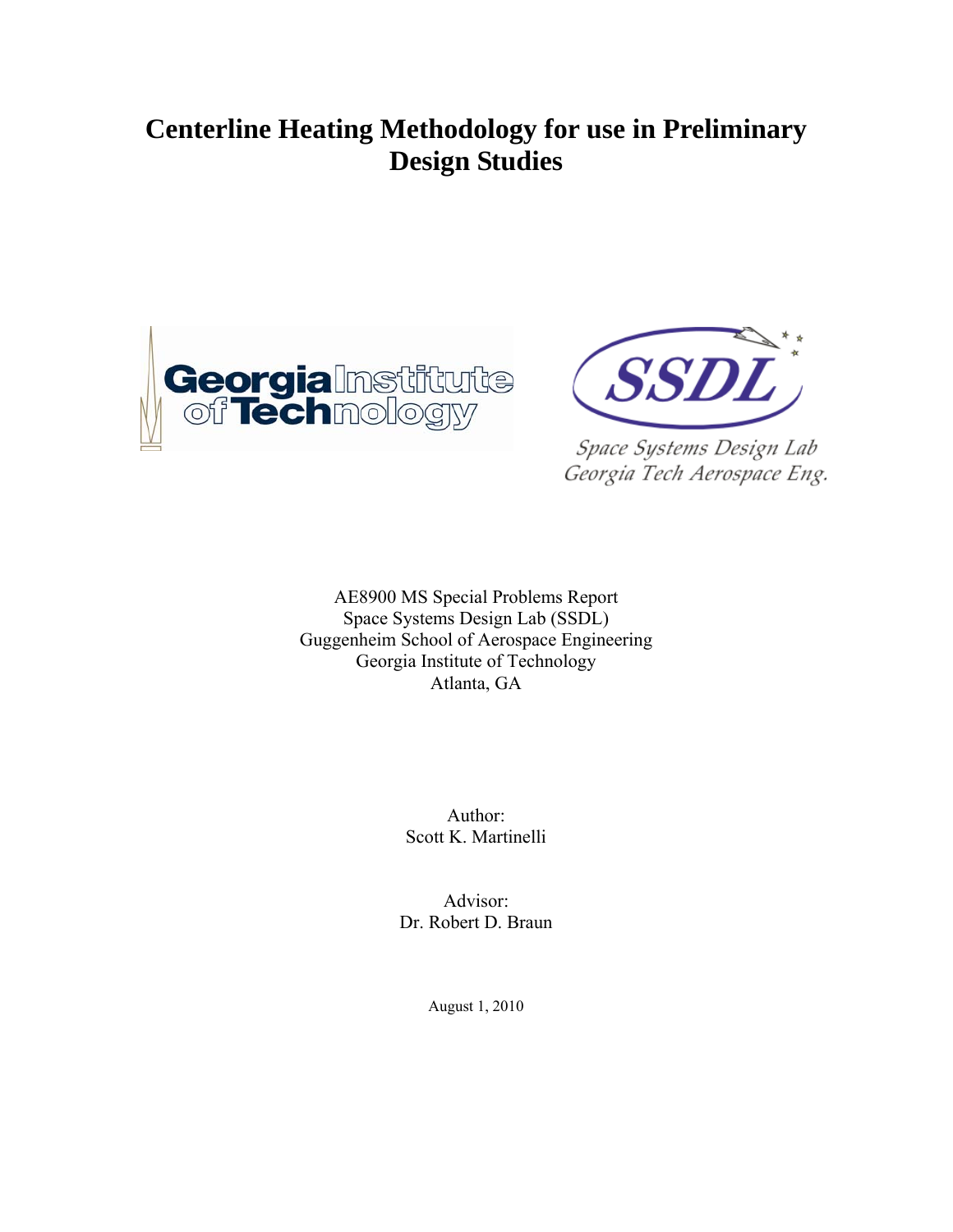## **Centerline Heating Methodology for use in Preliminary Design Studies**

Scott K. Martinelli<sup>1</sup> and Robert D. Braun<sup>2</sup> *Georgia Institute of Technology, Atlanta, Georgia, 30313* 

**The initial design of aerospace entry systems requires rapid but accurate predictions of vehicle performance across the fields of structures, aerodynamics, guidance and thermodynamics. A methodology for an increase in the fidelity of aerothermodynamic heating with a minimal impact on simulation time is presented. An investigation of the fidelity levels and associated complexity of different engineering relations has been conducted which demonstrates the usefulness and applicability of stagnation point and streamline heating methods. In order to increase the fidelity of stagnation point methods, a curve fit for the effective nose radius of arbitrary blunt bodies has been established. The effective nose radius formulation utilizes the Configuration Based Aerodynamic (CBAERO) program to model effective nose radius as a function of Mach number, dynamic pressure, and altitude for a wide range of geometries and angles of attack. In addition, a program has been developed to model the heating along the windward centerline. This program uses a mix of engineering-level relations for aerodynamic heating both on and off the stagnation point. The development of the boundary layer heating model along the vehicle centerline and the associated boundary layer edge conditions is shown. The program is able to calculate heating distributions on axisymmetric bodies and heating along the windward centerline for general geometries at angle of attack. The results have shown good validation to CBAERO and experimental results. Finally, an integrated vehicle and trajectory design space exploration is given for Prompt Global Strike missions which demonstrates the design improvement afforded by the centerline heating model with integrated TPS sizing. This is shown through a Pareto frontier shift in a comparison of range versus payload volume metric, as well as key locations of thermal impact on maximum downrange and geometry configuration.** 

## **Nomenclature**

| $C_p$            |     | specific heat at constant pressure, J/kg-K       |
|------------------|-----|--------------------------------------------------|
| $C_{press}$      |     | $=$ pressure coefficient                         |
| $\dot{q}$        |     | $=$ heat rate, W/m <sup>2</sup>                  |
| $r_n$            |     | $=$ nose radius, m                               |
| V                |     | $=$ velocity, m/s                                |
| $\boldsymbol{q}$ |     | = dynamic pressure, Pa                           |
| $\rho$           |     | $=$ density, kg/m <sup>3</sup>                   |
| $\alpha$         |     | $=$ effective nose radius coefficient            |
| $\boldsymbol{P}$ |     | $=$ pressure, Pa                                 |
| M                |     | $=$ Mach number                                  |
| $g_{o}$          |     | = gravitational acceleration at surface, $m/s^2$ |
| R                |     | = specific gas constant, $m^2/s^2$ -K            |
| γ                | $=$ | specific heat ratio                              |
| T                |     | $=$ temperature, K                               |
| h                |     | $=$ altitude, m                                  |
| $P_r$            |     | $=$ Prandtl number                               |
|                  |     |                                                  |

<sup>1&</sup>lt;br>
<sup>1</sup> Graduate Research Assistant, Guggenheim School of Aerospace Engineering, AIAA Student Member<br>
<sup>2</sup> Professor, Guggenheim School of Aerospace Engineering, AIAA Fellow

<sup>2</sup> Professor, Guggenheim School of Aerospace Engineering, AIAA Fellow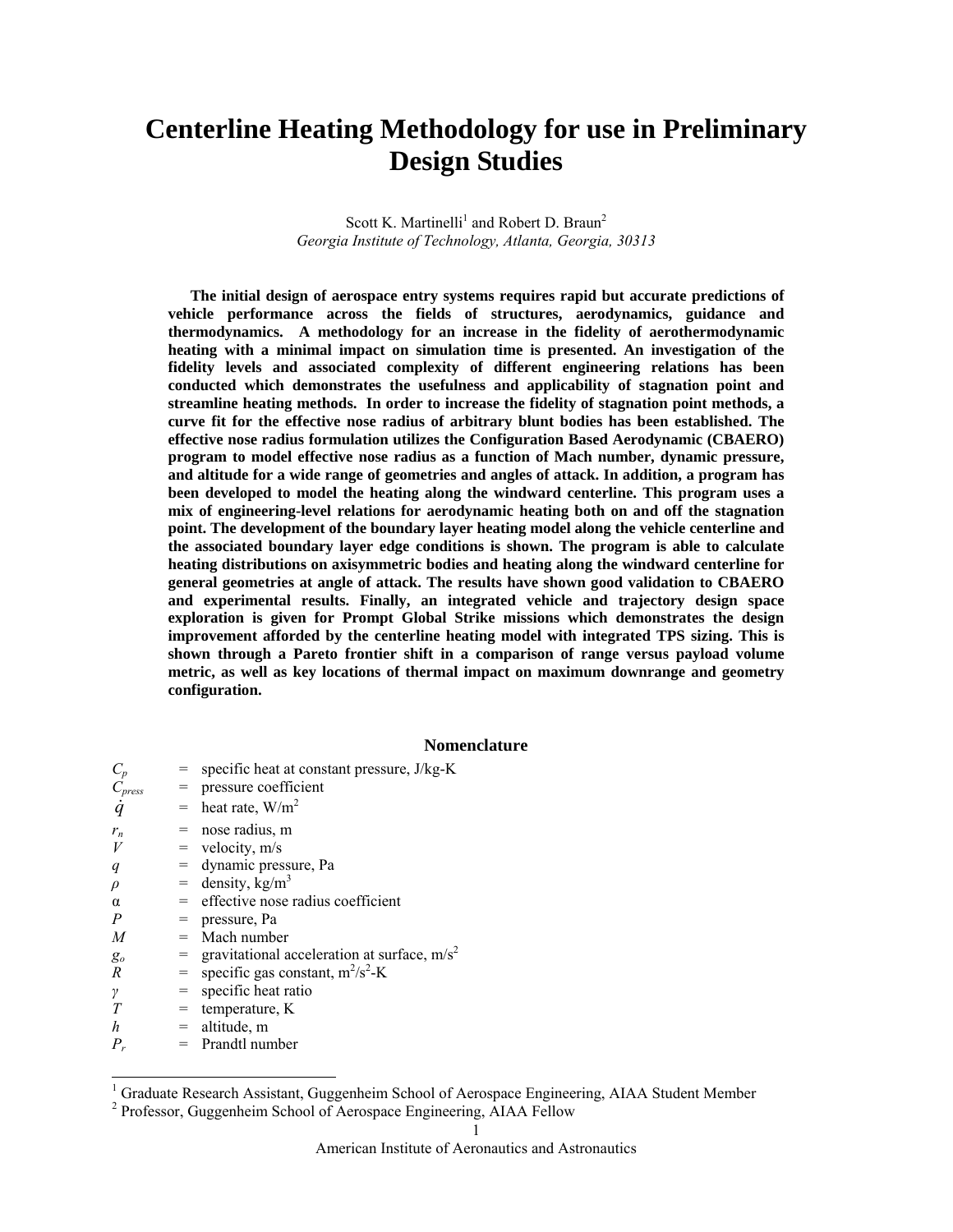| $\mu$     | $=$ viscosity, kg/m-s                                           |
|-----------|-----------------------------------------------------------------|
| H         | $=$ enthalpy, J                                                 |
| Re        | $=$ Reynolds number                                             |
| r         | $=$ local body radius, m                                        |
| x         | $=$ body coordinate, m                                          |
| $\bar{U}$ | $=$ local flow velocity, m/s                                    |
| θ         | $=$ boundary layer thickness, m                                 |
| ε         | $=$ emissivity                                                  |
| σ         | $=$ Stefan-Boltzmann constant, W/m <sup>2-</sup> K <sup>4</sup> |
|           |                                                                 |

*k* = atmosphere specific constant for stagnation point heating

## Subscripts

| $\infty$       |     | freestream                    |  |  |
|----------------|-----|-------------------------------|--|--|
| eff            |     | effective                     |  |  |
| act            | $=$ | actual                        |  |  |
| air            | $=$ | air composition               |  |  |
| atm            | $=$ | sea-level standard atmosphere |  |  |
| O <sub>2</sub> |     | oxygen                        |  |  |
| N <sub>2</sub> | $=$ | nitrogen                      |  |  |
| $\theta$       | =   | total/stagnation              |  |  |
| edge           | $=$ | boundary layer edge           |  |  |
| wall           | $=$ | wall surface                  |  |  |
| aw             | $=$ | adiabatic wall                |  |  |
| lam            | $=$ | laminar boundary layer        |  |  |
| turb           | $=$ | turbulent boundary layer      |  |  |
| stag           | $=$ | stagnation point              |  |  |
| dU/dX          | $=$ | Fay-Riddell formulation       |  |  |

Acronyms

| PGS  | = Prompt Global Strike                                       |
|------|--------------------------------------------------------------|
| CFD. | $=$ Computational Fluid Dynamics                             |
|      | $CBAERO =$ Configuration Based Aerodynamics software package |
| TPS. | = Thermal Protection System                                  |

## **I. Introduction**

nalyzing vehicles which fly in the Hypersonic regime for either civilian or military application is a complicated A nalyzing vehicles which fly in the Hypersonic regime for either civilian or military application is a complicated endeavor. The combination of high-speed aerodynamics, trajectory design, and high-enthalpy thermodynamics creates multi-disciplinary design considerations. This complication is clearly present in the ongoing design of next generation space vehicles such as NASA's Orion, SpaceX's Dragon, interplanetary probes such as the Mars Science Laboratory, and military vehicles such as Prompt Global Strike (PGS) systems. In order to design a system that can meet all the performance metrics and safety risks, substantial effort is placed on the selection of an outer mold line ideally chosen for the specific mission at hand. Within the realm of aerodynamic heating three major classes of analysis are used: experimental testing, computation fluid dynamics (CFD), and theoretical/engineering relations.

Experimental testing is advantageous for being able to capture all aspects of the physics of a flow without assumptions. However, in regard to hypersonic entry vehicles some major limitations exist. First, it is nearly impossible to test a vehicle in a wind tunnel at the exact conditions that would be experienced in flight. One can typically only match experimentally two out of three quantities: freestream Mach number, dynamic pressure, or shear stress. This leads to the need to conduct an even more costly sweep of experimental tests in different facilities to match all the possible conditions, and even then assurance cannot be made that all possible flow conditions are being analyzed. Second, to conduct this sweep of experimental testing or to design flight experiments to replicate actual conditions for multiple vehicles within the design stage is cost prohibitive. This limits optimization techniques to achieve the best design for a mission and lends itself to a point design.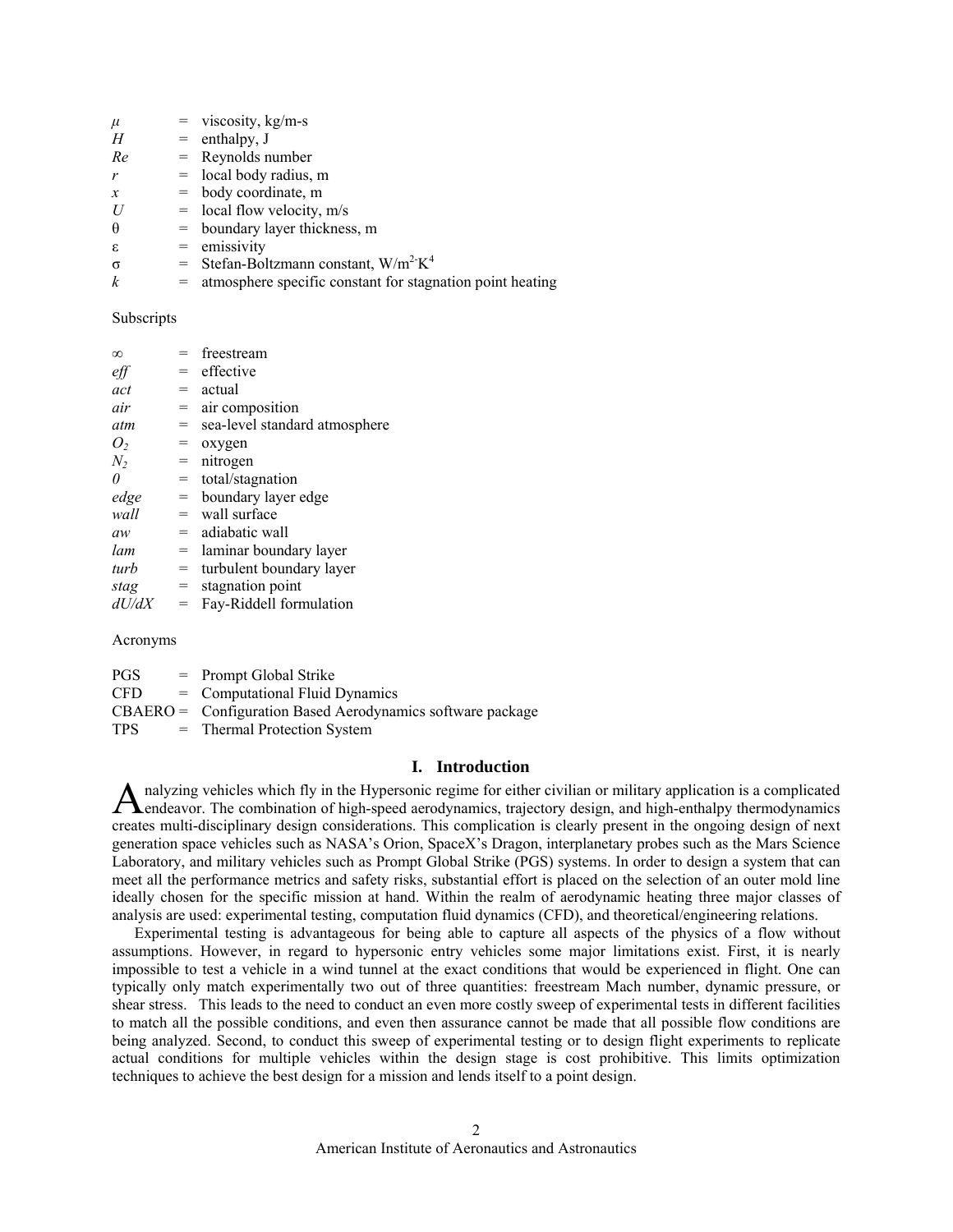Present day CFD techniques are slowly developing into a validated way to capture much of the flowfield physics without conducting a physical experiment as can be seen in Fig. 1. In essence, CFD is developing into the computational equivalent of a wind tunnel test. The accurate capturing of chemically reacting, non-equilibrium flow around vehicles at high hypersonic Mach numbers is revolutionizing the design field of hypersonic vehicles. However, there are still distinct disadvantages of CFD when it is used in the initial design phase. The computational

resources required for rapid and accurate solution generation along a trajectory for a single vehicle or to conduct vehicle shape optimization at a single trajectory point is currently out of reach for most design teams. Reasonable computational domains can contain millions of grid cells and require tens of hours to converge for a single solution, even when running parallelized codes on multiple processors. This does not lend itself well to rapid analysis and optimization of both a vehicle and trajectory.

Theoretical and engineering relations are formulations based on the physics of the flow while making simplifications to achieve relative closed form solutions. These simplifications allow for reasonably



**Figure 1. Flowfield physics which contribute to heat transfer on reentry bodies. (Image Credit: NASA)**

accurate predictions of the properties of the flow and ensuing effects on the vehicle. Relevant examples of these types of relations include Newtonian aerodynamics for calculating surface pressure, or stagnation point heating methods for calculation of the convective heat rate at the stagnation point of a blunt body. While including significant assumptions, these methods can allow for very rapid calculation of specific properties about a vehicle and trajectory. This has shown to be a very useful feature when considering a wide range of vehicle and trajectory options in the initial design phase.

Engineering relations for aerodynamic heating are typically used in the initial design phase when considering thermal protection system (TPS) materials on the basis of maximum heating constraints, TPS thickness and ensuing material mass. The maximum heating constraint typically comes into play in the design of a trajectory to survive the significant heat rates of high Mach number flow while accurately and quickly delivering the desired payload. While the typical maximum heating point is at the stagnation point region of a vehicle, it has become increasingly important to model the off-stagnation point heating when considering turbulent flow effects, significant offstagnation geometry variation, and accurate multi-thickness TPS. As such, different sets of engineering relations for aerodynamic heating are used when considering stagnation point methods, streamline full body heating, or coupled flow and boundary layer heating methods.

In order to quickly and accurately capture the full geometric impact of a varying trajectory on the heating of hypersonic vehicle a tool has been designed to model the heating along the windward centerline. This tool, dubbed CLHeat, integrates engineering relations from both stagnation point methods and streamline based full body heating. The current effort explains the historical investigation into the engineering relations that have been developed to model the heating environment. It also describes the methodology used in CLHeat for calculating stagnation heating values, boundary layer edge conditions and heating along the body. Finally, a design study on PGS entry vehicles has been performed implementing this tool to demonstrate the applicability and benefits provided.

## **II. Historical Review of Engineering Relation Heating Methods**

Engineering relations for aerodynamic heating rose to prominence during the initial inter-continental ballistic missile and manned space programs. The lack of computational power precluded solving the fluid flow problems directly, such as what is done in a CFD program. Therefore, manipulations of the basic governing flow equations were made to allow equation forms that could either be solved simply or in closed form to be found. These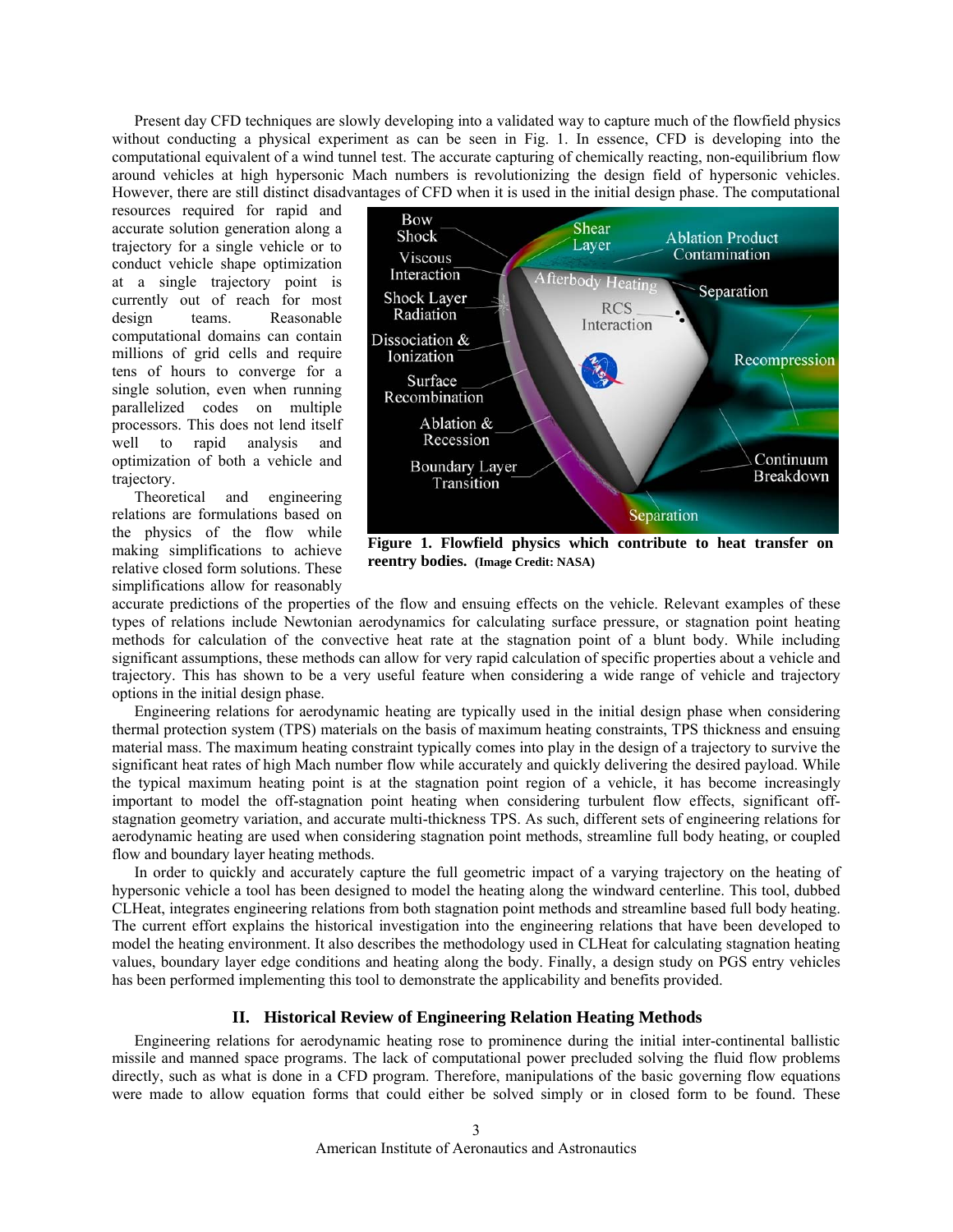manipulations and simplifications enabled the design of the Mercury, Gemini, and Apollo capsules, the initial design of inter-continental ballistic missiles, and set the stage for the development of the Space Transportation System. Although the advent of CFD has enabled higher fidelity heating solutions to be found, the development of the engineering relations has continued and is still very relevant in the rapid analysis and design phases of a mission. The development of historical stagnation, streamline and flow-boundary layer coupled methods was investigated to allow for the selection of the most relevant methods to be used in the current formulation.

The differing methods under investigation are all attempting to model some aspect of the convective heat transfer over a body in high-speed flow. These types of flow are dominated by the flow features depicted in Fig. 1. The majority of heat transfer is through convective temperature gradients across the boundary layer. Thus in order to calculate the heat transfer rate, information must be known about the temperature at the edge of the boundary layer, on the surface of the body, and the distribution in between. Each of the following methods makes certain steps to simplify the calculation of these values. The challenge of calculating high-speed flow properties is the inability to make generalizing assumptions as is normally done in low speed flow. The high energy and high temperature can lead to dissociation of the gas, boundary layer variations, and increased viscous interaction. Thus the calculation of the heating on bodies in this flow regime is highly dependent on the level of fidelity of the physics of the problem taken into account.

## **A. Stagnation Point Methods and Distributed Heating Approximations**

The first engineering methods developed for aerothermodynamic heating were calculations based on the stagnation region of the vehicle. This allows for the velocity at the edge of the boundary layer to be known by assuming it is zero; however, the remaining gas properties and velocity gradients are still unknown. Work in the 1950s and early 1960s established working relations for total heat transfer as seen in the work of Allen and Eggers<sup>1</sup> and instantaneous heat transfer in dissociated air as seen in the work of Fay and Riddell<sup>2</sup>, Chapman<sup>3</sup>, and Lees<sup>4</sup>. This work saw further development to encompass relations for various gas species corresponding to different types of planetary atmospheres by Sutton and Graves<sup>5</sup>. The dependence on the velocity gradient at the stagnation region was found to be correlated to the physical geometry when the geometry was a spherical forebody. The set of these advancements has led to equations which give a reasonable approximation for the heat rate at the stagnation point of the vehicle, and can be calculated for various vehicle geometries and planets of interest. These equations have also been seen to have a similarity relationship for a hemispherical body in the region near the stagnation point.<sup>6</sup> This similarity relationship coupled with the stagnation method can give reasonable values for the distributed heating pattern over a sufficiently blunted vehicle. These relations are still used extensively in current design and analysis work<sup>7</sup>.

#### **B. Boundary Layer Heating Methods**

The extension of the analysis beyond the stagnation point also was developed in the mid 1950s. Eckert developed expressions, including those of a reference enthalpy, for modeling the quantities in the boundary layer of high speed flows<sup>8</sup>. Concurrently, Lees made similar developments, as for the stagnation point methods, for analyzing heat transfer on blunt bodies<sup>4</sup>. The advancements in boundary layer development along singular stream lines were made directly relevant to full body analysis due to Cooke's work on the axisymmetric analogue<sup>9</sup>. This dictated that flows along a given streamline for an arbitrary body could be treated as being along an equivalent axisymmetric body. These developments set the stage for a large set of further work in 3-D geometry analysis using engineering relations.

The ability to analyze complete geometries using only isolated streamline information set off a major stage of boundary layer and streamline development. A program for calculating the heating distribution over an entire geometry at angle of attack was developed using a conglomeration of the axisymmetric analogue, Lees' formulations and an approximate technique of streamline distribution by DeJarnette and Davis<sup>10</sup>. From this point, a diverse set of advancements have been made to advance the fidelity of the calculation of surface streamlines $11,12,13$ , surface pressure<sup>13,14,15</sup> and heating formulations<sup>13,16,17,18</sup>. These advancements have been seen in industry standard codes:  $HABP<sup>19</sup>$ , MINIVER<sup>20</sup>, AEROHEAT<sup>12</sup>, INCHES<sup>16</sup>, CBAERO<sup>21</sup>, and HATLAP<sup>17</sup>. These codes have been shown to compare favorably to higher fidelity simulations such as viscous shock layer and  $CFD<sup>22,23,24</sup>$ . Each of these codes is formulated around breaking the flow over the body into individual streamlines based of freestream and geometric configurations and then individually analyzing the properties along each streamline.

Each of these codes uses different types of methods for their heating formulation. One primary method seen in MINIVER and CBAERO is the use of the Reynolds analogy<sup>25</sup>. The Reynolds analogy stipulates that the heating is directly related to the skin friction. Thus the convective heating on a body can be calculated using previously determined relations for skin friction over a flat plate, with modifications to account for a blunt geometry. This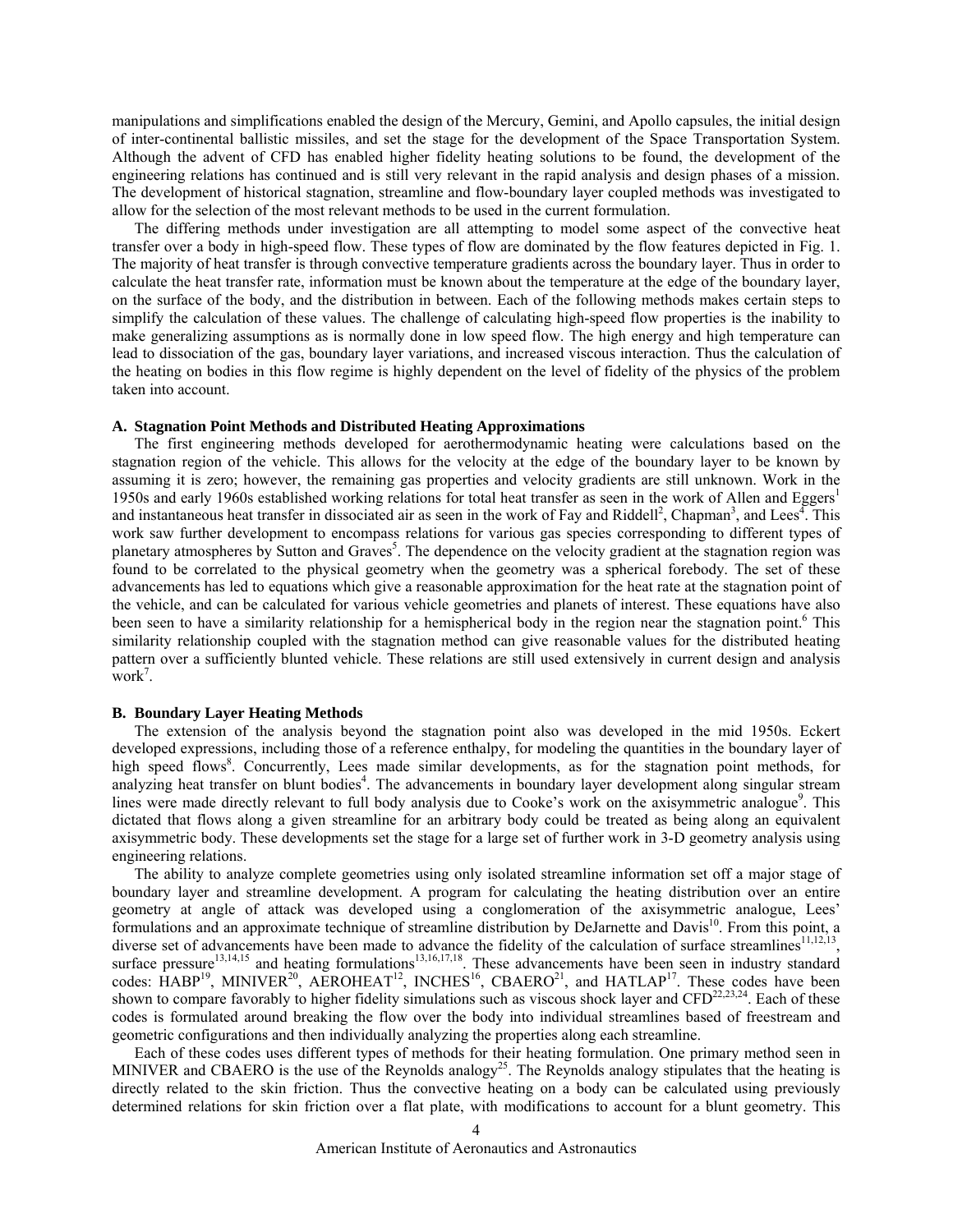method has significant issues at a stagnation point due to the lack of the typical velocity gradient, even though a significant temperature gradient exists. Another methodology, which can be seen in AEROHEAT, is an equivalent boundary layer method. This is done by directly solving for a unique boundary layer for the given streamline. The integral solution of the boundary layer is highly dependent of the surface and edge quantities, and thus can exhibit higher levels of fidelity depending of the source of the values given. Yet another method is the one used in INCHES, an inviscid flow calculation. This uses an inverse method to simulate the inviscid flow field along the boundary and shock layer. This results in a higher fidelity description of the boundary layer quantities and can integrate more advanced physics, however the complexity and computational resources put this on the fringe of boundary layer methods.

## **III. Effective Nose Radius Formulation**

Work conducted by Sutton-Graves and Chapman in the 1950's and 1960's established methods for approximating the heat flux at the stagnation point of a sphere. This work has been applied judiciously to approximate the stagnation point heating of arbitrary bodies while using the radius of curvature at the stagnation point as a baseline value for the developed historical equations. These relations however, were formed under the assumption of a spherical fore-body. It was previously unknown what value to use as the nose radius when a nonspherical body was analyzed. In order to test the applicability of these equations, a comparison with higher fidelity tools has been conducted over a range of free-stream conditions and geometries.

## **A. Methodology**

## *1. CBAERO Modeling*

The Configuration Based Aerodynamics (CBAERO) package developed at NASA Ames was identified as potential tool to handle this task. CBAERO is an advanced panel method analysis tool that is able to couple both modified Newtonian based aerodynamics with approximate post local shock conditions to achieve aerodynamics and

aerothermodynamics over arbitrary bodies. The tool has been used extensively $^{21,26}$  to model complex geometries such as the Space Shuttle, Crew Exploration Vehicle, and HL-20 vehicle, and has been shown to have comparable results to high-fidelity CFD codes. However, the computational speed of the code is multiple orders of magnitude faster than typical CFD codes and can obtain results for a sweep of body geometries and flow conditions within minutes. CBAERO uses a simplified input of Mach number, dynamic pressure, and angle of attack along with a triangulated surface mesh of the body of interest. These values are used in conjunction with the planetary body of interest, vehicle reference values, and turbulence transition criterion. Parametric sweeps of atmospheric and orientation conditions are easily configured to create aerodynamic databases of the geometry. Figure 2 is a view of the typical results for a PGS vehicle after being modeled and run in the CBAERO package.

 CBAERO is used in the analysis flow when full body data is desired over a particular geometry. However, for use in an automated fashion rapid design, the calculation time associated with generating the geometry, mesh, and heating



**Figure 2. CBAERO heating results for a PGS vehicle with calculated streamlines from the stagnation region shown.** 

profile can be time prohibitive. The calculation of stagnation point heating as done by a simple equation, such as the Chapman or Sutton-Grave equations, is far quicker and of sufficient detail for conceptual studies. The benefit of CBAERO with regards to the current study comes in its ability to compare the stagnation point heating as given by these simple equations with the stagnation point heating as given by a simulation which takes into account the full geometry. In order to compare the results from CBAERO with these simple equations, specifically the Chapman equation, a process has been developed to equate the stagnation point heating values with the effective nose radius.

It was desirable to relate the inputs of CBAERO, Mach number and dynamic pressure, to Chapman's equation. Since Mach number is a function of velocity and temperature, dynamic pressure is a function of density and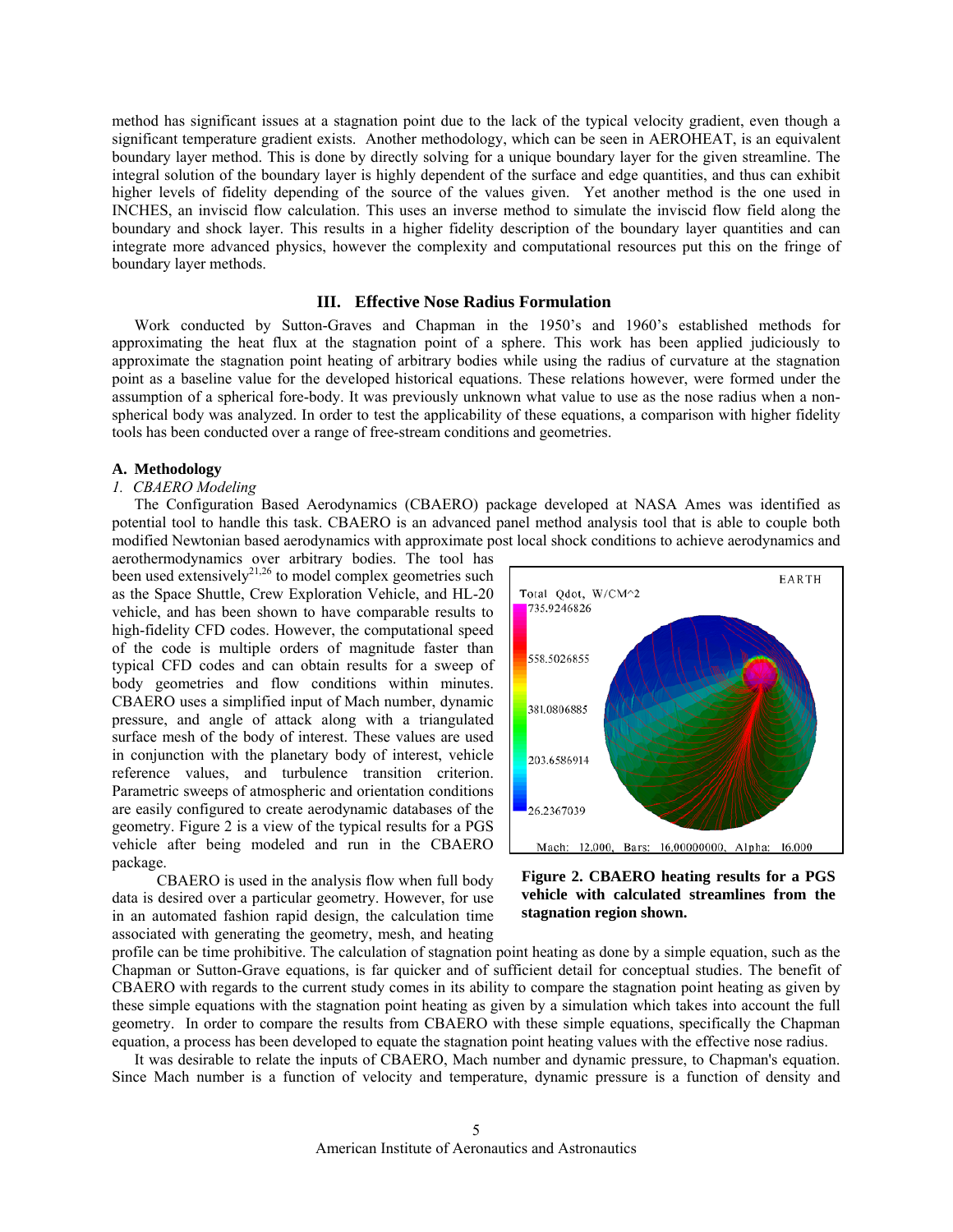velocity, and Chapman's equation is a function of density and velocity, Chapman's equation was rearranged to be easily determined by CBAERO inputs as shown in Eq. (1) - (6).

$$
\dot{q} = \frac{17600}{\sqrt{r_n}} \left(\frac{\rho_{\infty}}{\rho_{\text{atm}}}\right)^{0.5} \left(\frac{V_{\infty}}{7924.8}\right)^{3.15} \tag{1}
$$

Chapman's equation given in Eq. (1) is combined with the Mach number and dynamic pressure relations given in Eq. (2) and (3)

$$
M = \frac{V_{\infty}}{\sqrt{\gamma RT}}
$$
 (2)

$$
q_{\infty} = \frac{1}{2} \rho_{\infty} V_{\infty}^2 \tag{3}
$$

The resulting equation, Eq. (4), is primarily a function of the CBAERO inputs, along with the geometric nose radius, and atmospheric constants.

$$
\dot{q} = \alpha \left( M \sqrt{\gamma RT} \right)_{\infty}^{2.15} \sqrt{\frac{q_{\infty}}{r_n}}
$$
\n(4)

$$
\alpha = \frac{17600\sqrt{2}}{(7924.8)^{3.15}} \sqrt{\frac{1}{\rho_{\text{atm}}}}
$$
(5)

Eq. (6) gives the effective nose radius that results from the application of Chapman's equation on stagnation point heat fluxes from CBAERO.

$$
r_{n,eff} = q_{\infty} \left( \frac{\alpha \left( M \sqrt{\gamma RT} \right)_{\infty}^{2.15}}{\dot{q}_{CBAERO}} \right)^2 \tag{6}
$$

In order to correlate the inputs used in CBAERO to the given heat flux, an additional set of relations are solved to rectify the presence of freestream temperature in Eq. (6). First the dynamic pressure equation is combined with a rearranged form of the Mach number equation

$$
q_{\infty} = \frac{1}{2} \rho M^2 \gamma RT \tag{7}
$$

$$
\rho T = \frac{q_{\infty}}{M^2} \frac{2}{\gamma R} \tag{8}
$$

This rearranged form can then be combined with the Ideal gas relation for pressure.

$$
P = \rho RT = \frac{q_{\infty}}{M^2} \frac{2}{\gamma} \tag{9}
$$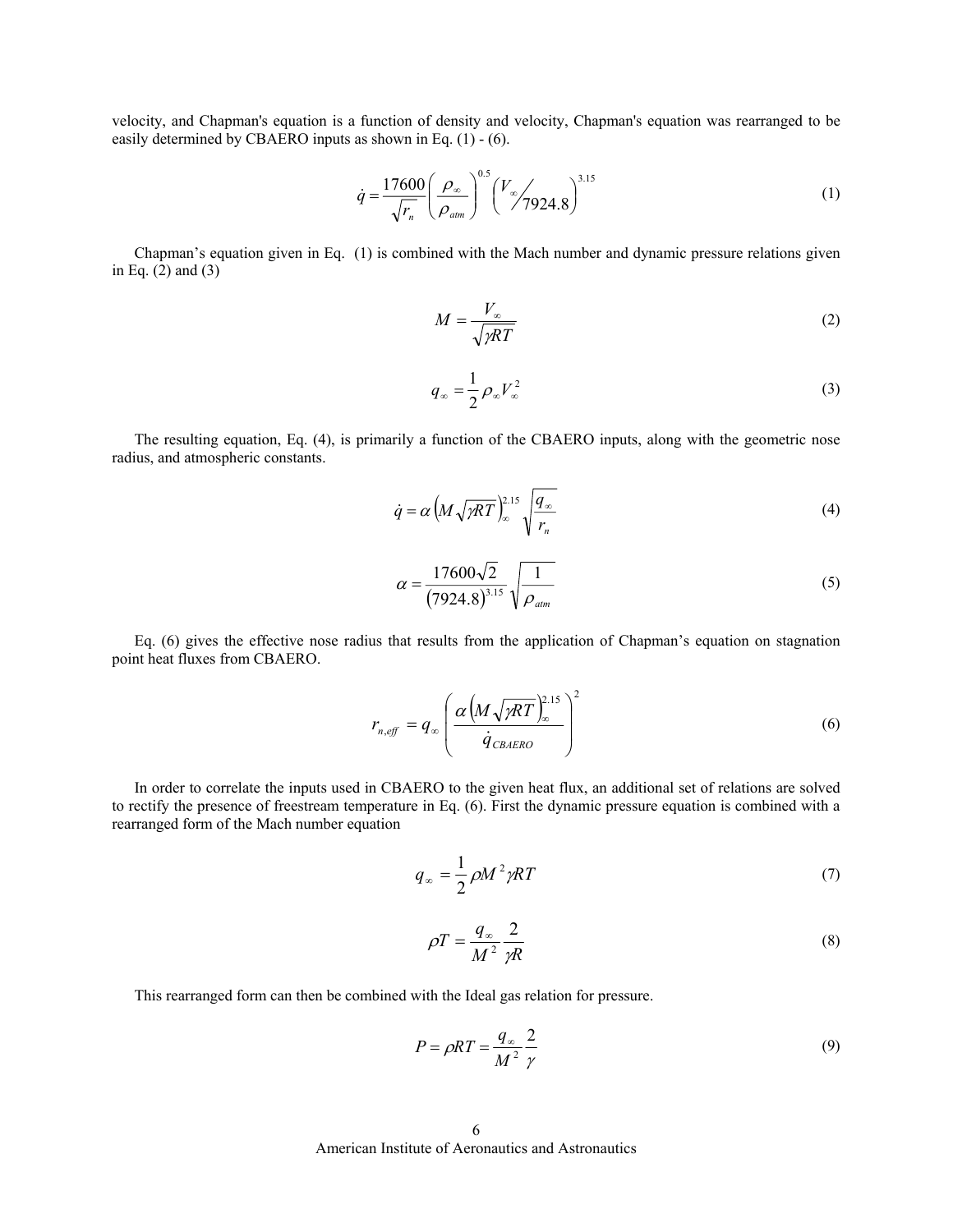The pressure as a function of altitude is captured by the scale height equation for pressure. The form used in Eq. (10) allows for the piecewise variation of pressure due too the varying temperature gradients in Earth's atmosphere.

$$
P = P_b \exp \frac{-g_o m (h - h_b)}{RT_b} \tag{10}
$$

$$
\frac{-g_o m(h - h_b)}{RT_b} = \ln\left(\frac{1}{P_b} \frac{q_\infty}{M^2} \frac{2}{\gamma}\right)
$$
(11)

Thus through final rearrangement, the altitude corresponding to the given Mach number and dynamic pressure can be found.

$$
h = h_b - \frac{RT_b}{g_o} \ln \left( \frac{1}{P_b} \frac{q_\infty}{M^2} \frac{2}{\gamma} \right)
$$
 (12)

Thus, with knowledge of the piecewise temperature dependence on altitude in the Earth's atmosphere, Eq. (6) can be fully solved for the effective nose radius using only CBAERO inputs and outputs. With this relationship in place, a sweep of Mach numbers, dynamic pressures and angles of attack were run in CBAERO over a sweep of geometries. The results showed a non-constant effective nose radius demonstrating that the use of the physical nose radius did not give an accurate representation of the effective nose radius in the stagnation point heating equation.

## *2. JMP Curve Fit models*

In order to capture the trends observed in the effective nose radius results, the data was analyzed using JMP. JMP is a commercially available data regression and meta-model creation tool. Using this program a multivariable curve fit was created to model the effective nose radius trends. This was conducted by fitting coefficients for a response surface containing variable combinations determined from the anticipated physics of the problem as well as the identified most significant variables. The data from the initial geometry configuration as well as the resulting model can be seen in Fig. 3.

This solution was developed further by investigating the additional geometric dependencies on the stagnation point heat rate. Independent sweeps of geometries which varied the cone angle, base area, or nose radius were conducted. It was found that the effective nose radius relationship was independent of angle of attack, cone angle, and base radius within the ranges modeled. However, there was found to be a significant dependence on the actual nose radius. This dependence was analyzed and a power scaling factor was determined to give the best agreement in the mid-altitude range of flight as can be seen in the leading term of Eq. (13). A plot showing the normalizing ability of this factor is given in Fig. 4 for a wide range of physical nose radii.

#### **B. Resulting Equation and Applicability**

The resulting equation from the CBAERO modeling leading to the JMP analysis and nose radius correction is given in Eq. (13). This equation is used to increase the fidelity of the nose radius chosen when analyzing stagnation point heating using either the Chapman or Sutton-Grave equations

$$
r_{n,eff} = \left(\frac{r_{n,act}}{2}\right)^{0.82} \exp\left[\frac{34.4244 - 1.2335M + 0.5288q_{\infty} - 0.025757Mq_{\infty} - 3.16607\ln(h)...}{+0.1144M\ln(h) - 0.06076q_{\infty}\ln(h) + 0.02934Mq_{\infty}\ln(h)}\right]
$$
(13)

The benefit of this model is the fidelity of running a CBAERO analysis for a full geometry without the corresponding geometry generation and calculation time. This equation can be implemented anywhere the stagnation point methods are currently being applied and computationally only adds one extra line of computation. Due to the nature of a curve fit relation, the applicability of this equation is only assured within the bounds it was created. The range of applicability is given in Table 1.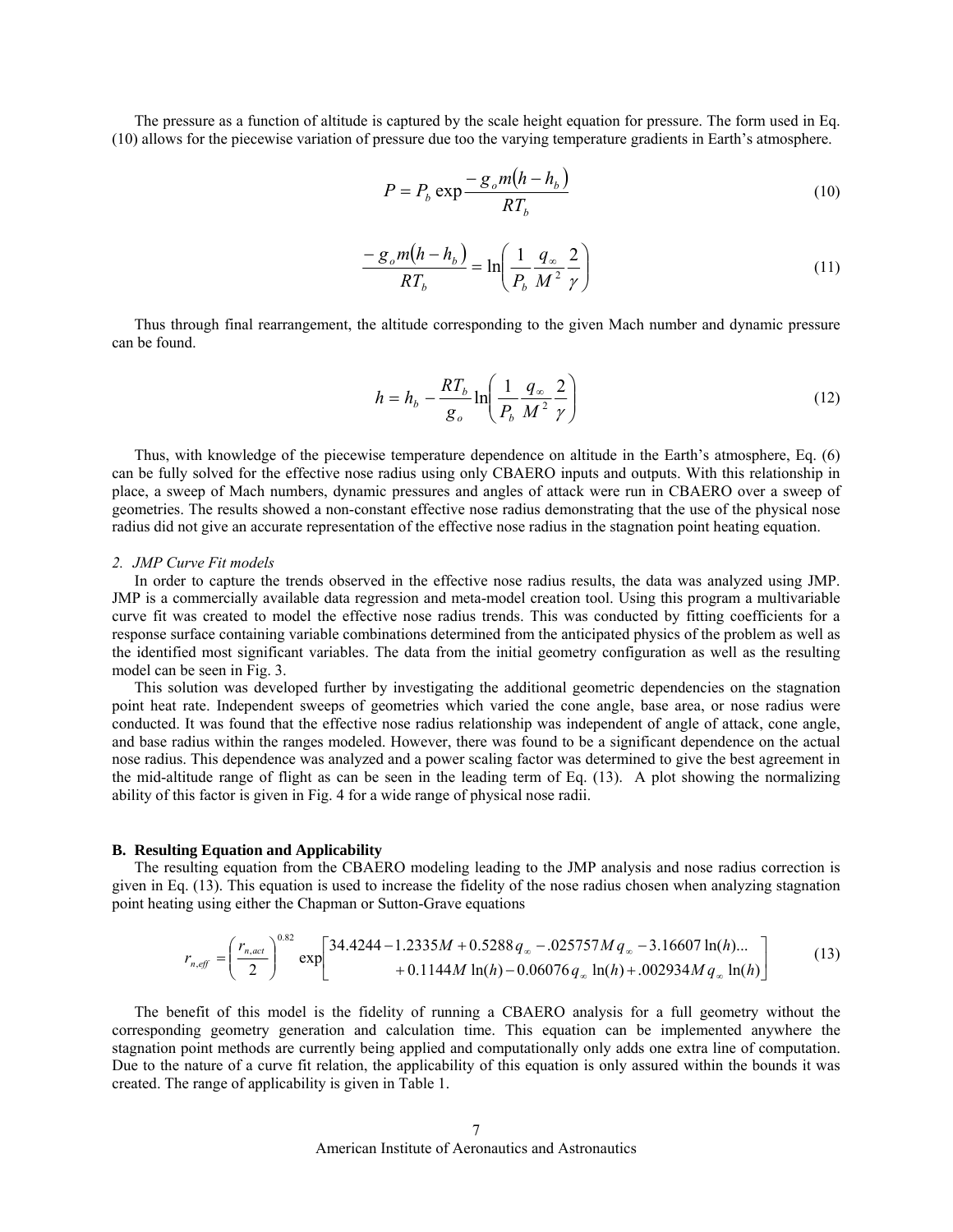

**Figure 3. JMP curve fit model of effective nose radius as a function of Mach number, dynamic pressure, and altitude for a 2in nose radius sphere cone with varying cone angles.** 



**Figure 4. Normalized effective nose radius using a 0.82 normalizing factor to minimize mid-altitude discrepancies**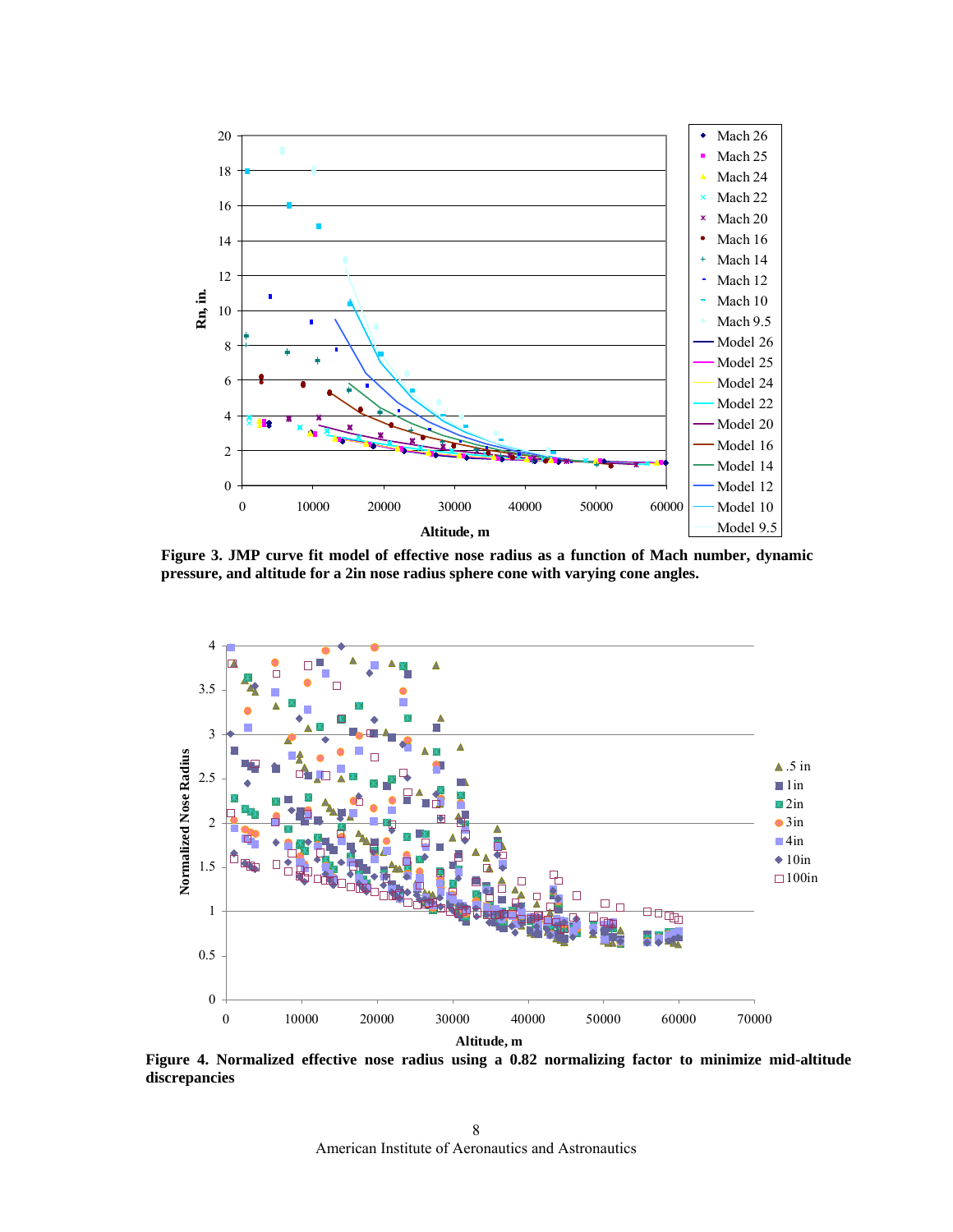| Parameter          | Range                                                  |  |  |
|--------------------|--------------------------------------------------------|--|--|
| Planet             | Earth                                                  |  |  |
| Mach               | $9.5 - 26$                                             |  |  |
| Dynamic pressure   | $10 - 30,000 kPa$                                      |  |  |
| Altitude           | $10,000 - 60,000$ m                                    |  |  |
| Velocity           | $2.8 - 8.5$ km/s                                       |  |  |
| Cone half angle    | $6.5 - 30 \deg$                                        |  |  |
| Actual nose radius | $0.5 - 100$ in. (most accurate between 0.5 and 10 in.) |  |  |
| Angle of attack    | $0 - 20 \text{ deg}$                                   |  |  |

**Table 1. Effective Nose Radius Range of Applicability** 

## **IV. Centerline Heating (CLHeat) Model**

During the process of design, geometry variations are used to affect the available payload and aerodynamic performance of a given vehicle. These variations encompass the entire vehicle geometry from fore to aft-body. Stagnation point methods as described in the previous section, can solely account for changes in the nose geometry. In order to capture the full body effect, higher fidelity methods must be employed. Streamline methods are one such means of gaining convective heating information aft of the stagnation point. While some three dimensional engineering codes calculate aerodynamic heating over a body using streamline methods by calculating a full set of approximate streamlines around the body, it is also possible to simplify this calculation by treating the body geometry along the windward centerline as a known streamline. This gives a much less computationally complex calculation scheme while maintaining full geometry calculations. The windward centerline is also typically the highest heating environment on an entry vehicle (can vary due to turbulent heating). This suggests that the calculations for maximum heat rate and thus TPS thickness would be worst case scenarios for the geometry.

The streamline methods are based on the calculation of the boundary layer profile and the resulting fluxes and shear stresses. The streamline along the centerline of the vehicle closely resembles the geometric configuration as seen in Fig. 5. In order to properly calculate the boundary layer quantities used in the centerline heating methodology, it is imperative to accurately calculate the properties at the edge of the boundary layer as well as the

surface quantities. This can be achieved using multiple techniques of varying complexity. Inviscid CFD solutions are the highest level of complexity that can be used to calculate the edge conditions. While this can give a mismatch between computational speeds, it can also provide high fidelity heating solutions using the lower fidelity boundary layer methods. To match the computational speed and accuracy of the edge conditions with the boundary layer equations, it is typical to use body geometry based methods, such as Newtonian based pressure coefficients. This aligns with the type of fidelity used in conceptual design and maintains rapid computational speed. Note that a benefit of the streamline method described below is the ability to use higher fidelity edge conditions if they are available.



**Figure 5. Streamline methods and edge conditions based on normal shock entropy and geometry based streamline shape**<sup>12</sup>

## **A. Methodology**

#### *1. Edge Condition Formulation*

The conditions of interest at the edge of the boundary layer are pressure, density, velocity, and Mach number. In order to determine these quantities from the freestream Mach number, freestream dynamic pressure, and body geometry, the following methods were derived. Note that these inputs are consistent with industry codes for comparison, and can be easily derived from trajectory propagation.

The freestream pressure is derived from the Ideal gas law, Mach number definition and dynamic pressure equation as seen in Eq. (9). The freestream total temperature and associated specific heat and specific heat ratio are

American Institute of Aeronautics and Astronautics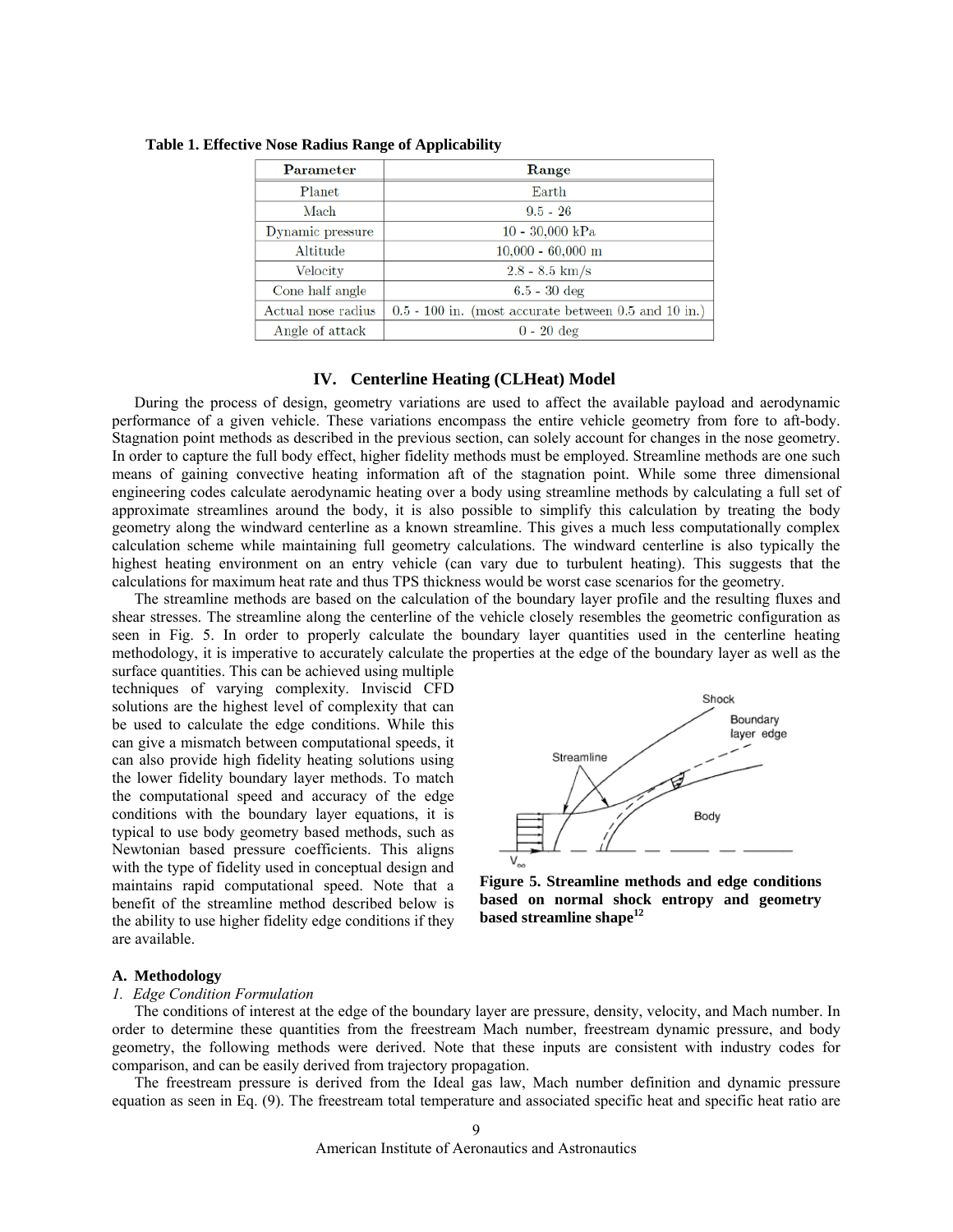determined by a rapid iterative process involving an update of the specific heat ratio, γ, based on the total temperature of the flow. This process involving Eq. (14)-(18) is repeated until converged total temperature and gas properties are found. The use of temperature dependent specific heats leads to a total temperature calculation that is up to 30 percent more accurate than using fixed values.

$$
\rho_{\infty} = \frac{P_{\infty}}{RT_{\infty}} \tag{14}
$$

$$
V_{\infty} = \sqrt{2q_{\infty} / \rho_{\infty}}
$$
 (15)

$$
T_0 = T_{\infty} + \frac{V_{\infty}^2}{2C_{p_{AB}}} \tag{16}
$$

$$
C_{p_{AIR}} = f(C_{p_{O_2}}(T_0), C_{p_{N_2}}(T_0))
$$
\n(17)

$$
\gamma_{\infty} = \frac{C_{p_{AIR}}}{C_{p_{AIR}} - R} \tag{18}
$$

After finding the total temperature and gas properties in the freestream, the post shock and local edge conditions are calculated. The total freestream pressure is found using isentropic relations:

$$
P_{0_{\infty}} = P_{\infty} \left( 1 + \frac{\gamma_{\infty} - 1}{2} M_{\infty}^2 \right)^{\frac{\gamma_{\infty}}{\gamma_{\infty} - 1}}
$$
(19)

This is used with Eq. (20) to find the total pressure post-shock using the formula for total pressure change across a normal shock. Note that this assumes a normal shock is the predominant flow feature. This is characteristically true for boundary layer calculations as the streamlines in the boundary layer are the stream lines closest to the stagnation streamline which will always pass through a normal shock if the shock is detached.

$$
P_{0_1} = P_{0_{\infty}} \left( \frac{(\gamma_{\infty} + 1) M_{\infty}^2}{2 + ((\gamma_{\infty} - 1) M_{\infty}^2)} \right)^{\frac{\gamma_{\infty}}{\gamma_{\infty}-1}} \left( \frac{(\gamma_{\infty} + 1)}{2 \gamma_{\infty} M_{\infty}^2 - (\gamma_{\infty} - 1)} \right)^{\frac{1}{\gamma_{\infty}-1}}
$$
(20)

The pressure at the edge of the boundary layer is then calculated using the pressure coefficient from Newtonian theory and the stagnation pressure from Eq. (20).

$$
P_{edge} = P_{0_1} \left( 1 + \frac{C_{press} \gamma_{\infty} M_{\infty}^2}{2} \right)
$$
 (21)

The edge Mach number is calculated from the isentropic pressure ratio of the edge pressure to total post shock pressure, and is thus a calculation of the flow expansion from the stagnation region. This methodology is repeated for the edge temperature as well.

$$
M_{\text{edge}} = \sqrt{\left( \left( P_{0_1} / P_{\text{edge}} \right)^{\frac{\gamma_{\infty} - 1}{\gamma_{\infty}}} - 1 \right) \left( \frac{2}{\gamma_{\infty} - 1} \right)} \tag{22}
$$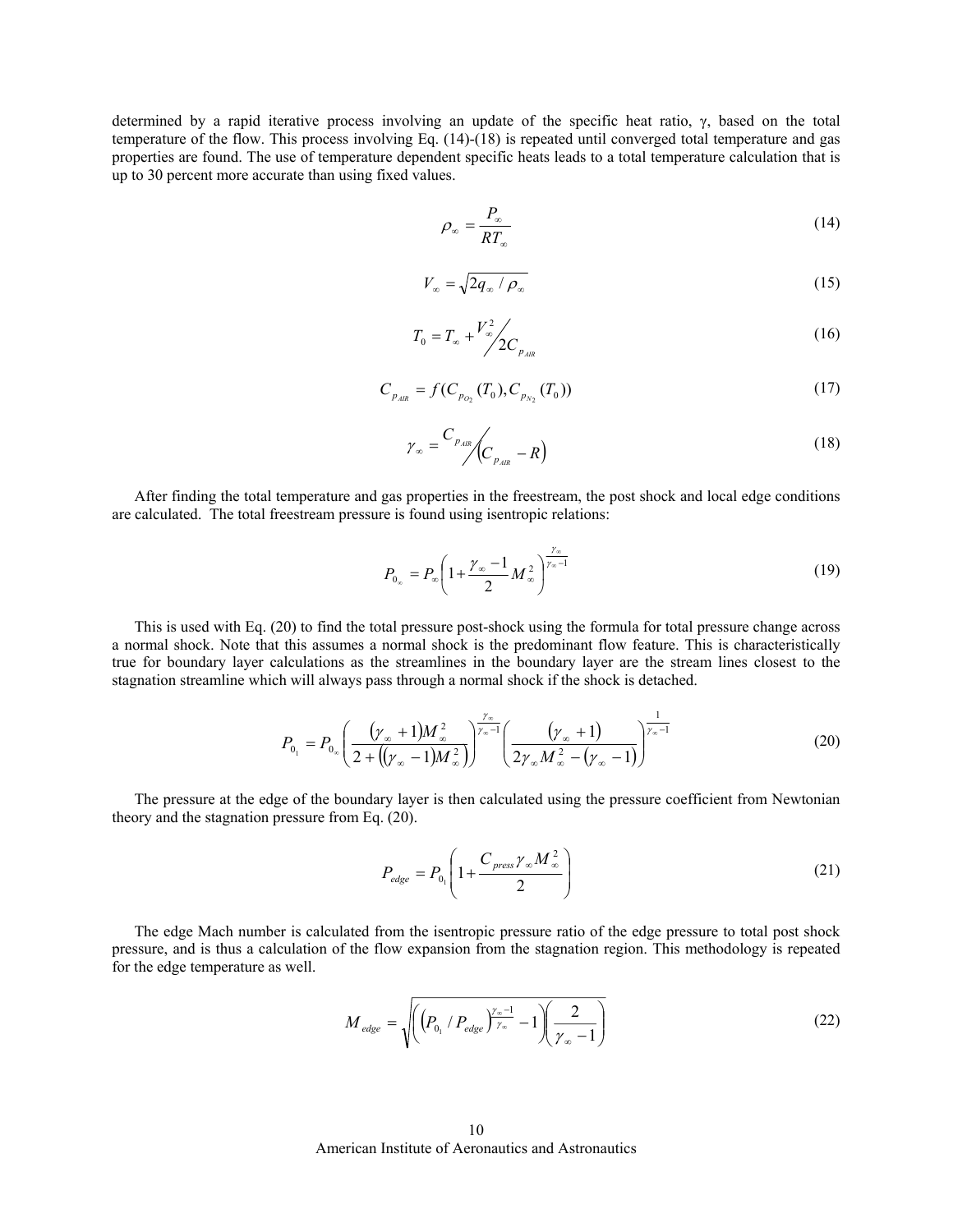$$
T_{edge} = \frac{T_0}{1 + \frac{\gamma_{\infty} - 1}{2} M_{edge}^2}
$$
 (23)

Finally, the edge velocity is calculated from the local Mach number and speed of sound.

$$
V_{edge} = M_{edge} \sqrt{pRT_{edge}}
$$
 (24)

It should be noted that any mix of available data can be used in this calculation to increase the fidelity of the edge predictions, including exact freestream temperature, equilibrium air composition, or surface pressure distribution.

#### *2. Streamline Heating Equations and Applicability*

The calculation of the convective heating along a streamline is governed by not only the prediction of the edge conditions, but also the accurate application of Reynolds analogy for a compressible boundary layer. The method used for the current effort was first described by Zoby, Moss, and Sutton<sup>18</sup>. Minor modifications have been made to

make use of the most recent understanding of boundary layer theory and parameter estimation. These equations can be held valid in a supersonic flow when there is no static pressure gradient across the boundary layer. This is a good assumption for most boundary layers except those where entropy layer swallowing takes place. Entropy layer swallowing can occur at high Mach numbers when both the entropy layer and boundary layer are significantly large. In order to predict when this swallowing takes place, higher fidelity methods than what is currently being presented must be used. The laminar boundary layer method is presented below and the turbulent boundary method is presented in the Appendix.



**Figure 6. Variable nomenclature for the streamline heating calculation.** 

The convective heating equation found in Eq. (31) is a modified Blasius boundary layer equation using Reynolds analogy for the skin friction to heat rate comparison. The compressibility effects are integrated using a reference enthalpy approach. The Meador-Smart reference temperature is given in Eq. (25). All star values shown herein are calculated using the temperature from this formula.

$$
T^* = T_{edge} \left( 0.45 + 0.55 \frac{T_{wall}}{T_{edge}} + 0.16 \sqrt{\Pr} \frac{\gamma - 1}{2} M_{edge}^2 \right)
$$
 (25)

Sutherland's viscosity law is used in order to account for temperature varying viscosity using standard temperature and pressure as the reference value.

$$
\mu = \mu_{ref} \left(\frac{T}{T_{ref}}\right)^{1.5} \frac{T_{ref} + 110}{T + 110} \tag{26}
$$

Enthalpies are calculated using the constant specific heat calculated in the edge conditions and with a constant Prandtl number.

$$
H_{aw} = C_{p_{AIR}} T_{edge} + \frac{\Pr}{2} V_{edge}^2
$$
 (27)

$$
H_{wall} = C_{p_{AIR}} T_{wall} \tag{28}
$$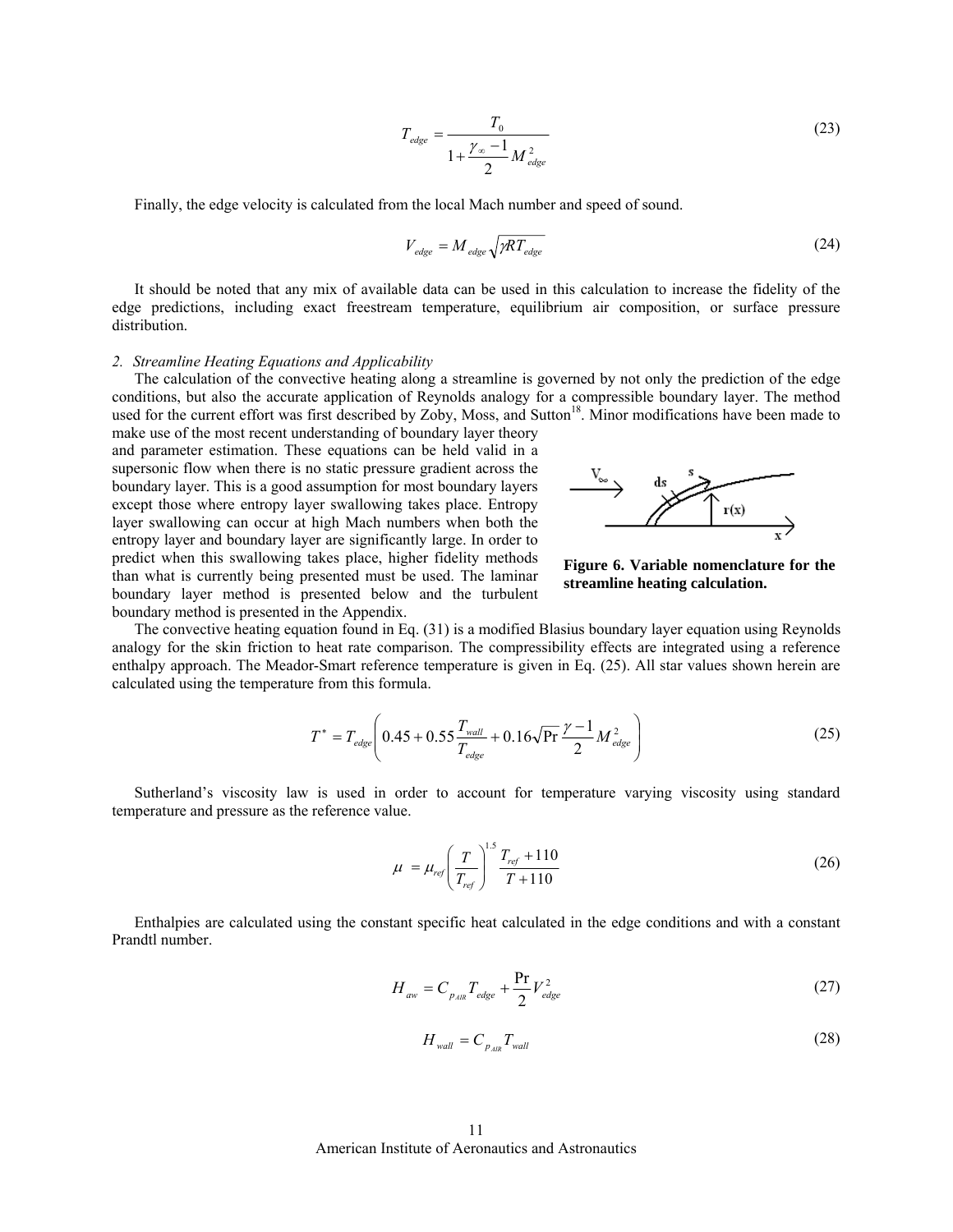The momentum boundary layer thickness is used in the calculation of Reynolds number. This momentum boundary layer thickness, Eq. (30), is the main location where the basic equations vary from the flat plate solution. In the current method, the distance along the streamline is given as the distance along the body from the stagnation point, and the radius is the current body radius at the given point as seen in Fig. 6.

$$
\text{Re}_{\theta} = \frac{\rho_{\text{edge}} V_{\text{edge}} \theta_L}{\mu_{\text{edge}}}
$$
 (29)

$$
\theta_{L} = 0.664 \left( \frac{\int_{0}^{S} \rho^* \mu^* V_{edge} r^2 ds}{\rho_{edge} V_{edge} r} \right)
$$
\n(30)

The use of these equations leads to the calculation of the convective heat rate at the given location and edge conditions. As this is an integral method, all points prior to the location of interest must be analyzed in order for a solution to be found.

$$
\dot{q}_{lam} = \frac{0.22}{\text{Re}_{\theta}} \frac{\rho^*}{\rho_{edge}} \frac{\mu^*}{\mu_{edge}} \frac{H_{aw} - H_w}{\text{Pr}^{0.6}} \rho_{edge} V_{edge}
$$
(31)

The wall temperature is calculated in two manners, constant or radiative equilibrium. In order to calculate the radiative equilibrium solution, the previous method is solved such that the wall temperature and the final heat flux determined wall temperature as shown in Eq. (32) are in alignment.

$$
T_{wall} = \left(\frac{\dot{q}}{\varepsilon \sigma}\right)^{0.25} \tag{32}
$$

A similar process can be followed for calculating the turbulent heating solution and can be found in the Appendix. The solution can be given as fully turbulent, fully laminar or transitional. The transition model is based off a user defined value of momentum thickness Reynolds number at which transition occurs. The transition region is defined as linearly weighted average of the laminar and turbulent heating values; the length used in the weighting is the length of the laminar region from the stagnation point to the transition location.

#### *3. Multi-Method Integration*

The streamline boundary layer method developed is inherently invalid at the stagnation point. In order to accurately predict the heating over all regions of the body, a mix of methods is employed. Stagnation point methods using the effective nose radius value as previously presented and in Eq. (33), are used to calculate the heat rate at the nose and just off the stagnation point a variant of the Fay-Riddell equation is used as seen in Eq. (34).

$$
\dot{q}_{\text{stag}} = k \left( \frac{\rho}{r_{n,\text{eff}}} \right)^{0.5} V^{3.15} \tag{33}
$$

$$
\dot{q}_{du/dx} = \frac{0.763}{\text{Pr}^{0.6}} \left( H_{aw} - H_w \right) \sqrt{\rho_{edge} \mu_{edge} \mu_{edge} \frac{dU}{dx}}
$$
(34)

Equation (34) is then averaged into the streamline method given in Eq. (31) for laminar flow or the equivalent for turbulent flow. The exact location of method transition is given by the relative magnitude of the modes in comparison and the relative location of applicability of the method in order to maintain a conservative estimate of the heat rate along the body.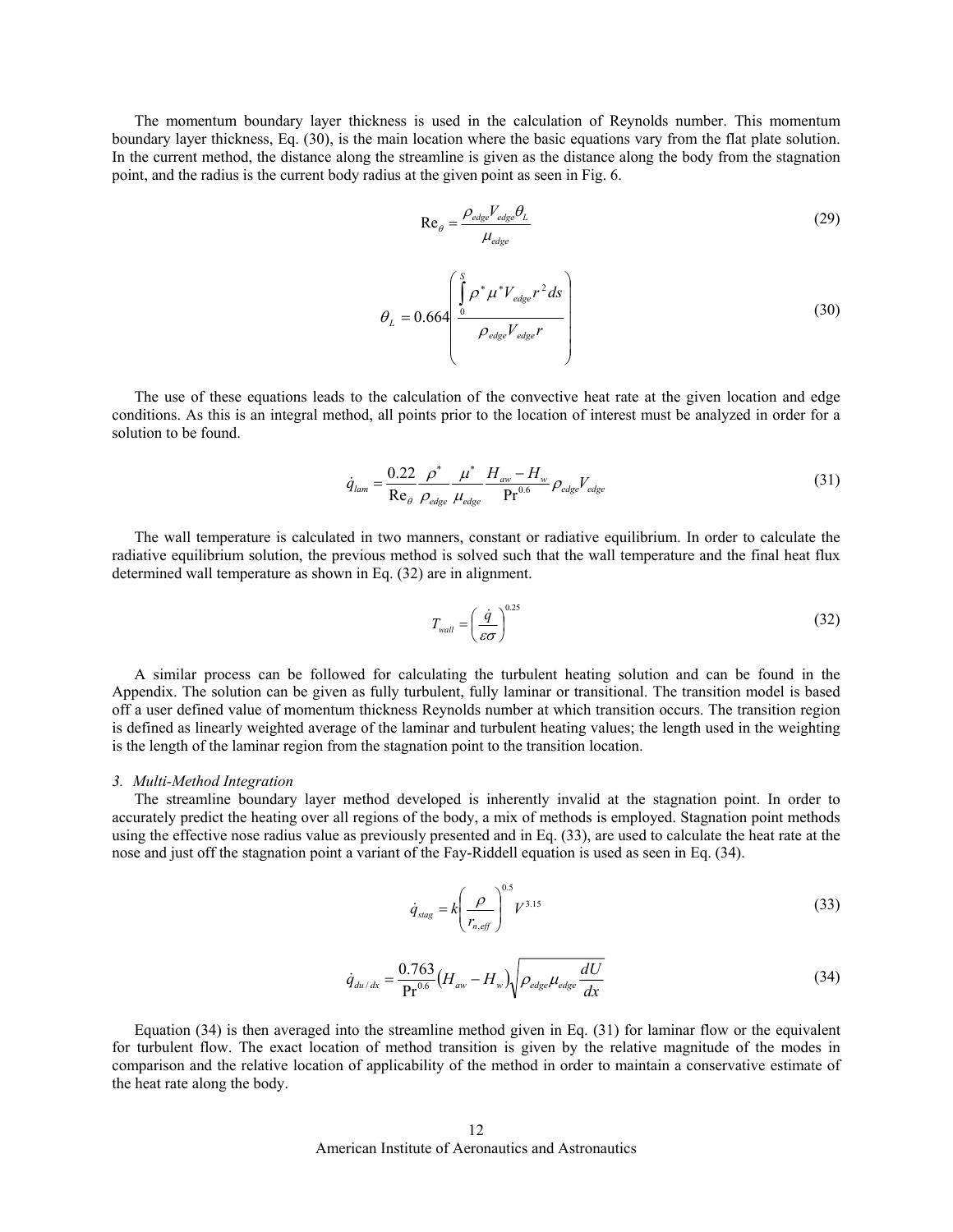#### **B. Validation of Edge Conditions and CLHeat Implementation**

In order to confirm that the edge condition formulation is consistent with other industry standard tools, a comparison was conducted with CBAERO. Various geometries and flow conditions were analyzed using both CLHeat and CBAERO and the resulting edge conditions as a function of the pressure coefficient were compared. By comparing to the pressure coefficient multiple details could be verified. Due to the use of modified Newtonian aerodynamics for the pressure distribution and maximum pressure, a verification that the correct specific heat ratio was found for the given freestream Mach and dynamic pressure is performed by checking the maximum pressure coefficient. The comparison plots of the remaining edge conditions can be seen in Fig. 7. As shown, the edge Mach number, pressure, and velocity all compare very favorably with CBAERO. Edge temperature has a significant offset. This is due to the difference in the composition calculation between CBAERO and CLHeat. CBAERO calculates equilibrium air at all times using curve fit tables. CLHeat currently uses a frozen composition of oxygen and nitrogen. This difference predictably leads to a higher edge temperature in CLHeat than in CBAERO as CLHeat is using fewer degrees of freedom for the energy modes.



**Figure 7a. Edge condition validation against CBAERO results for boundary layer edge pressure, Mach.** 



**Figure 7b. Edge condition validation against CBAERO results for boundary layer edge velocity, and temperature.**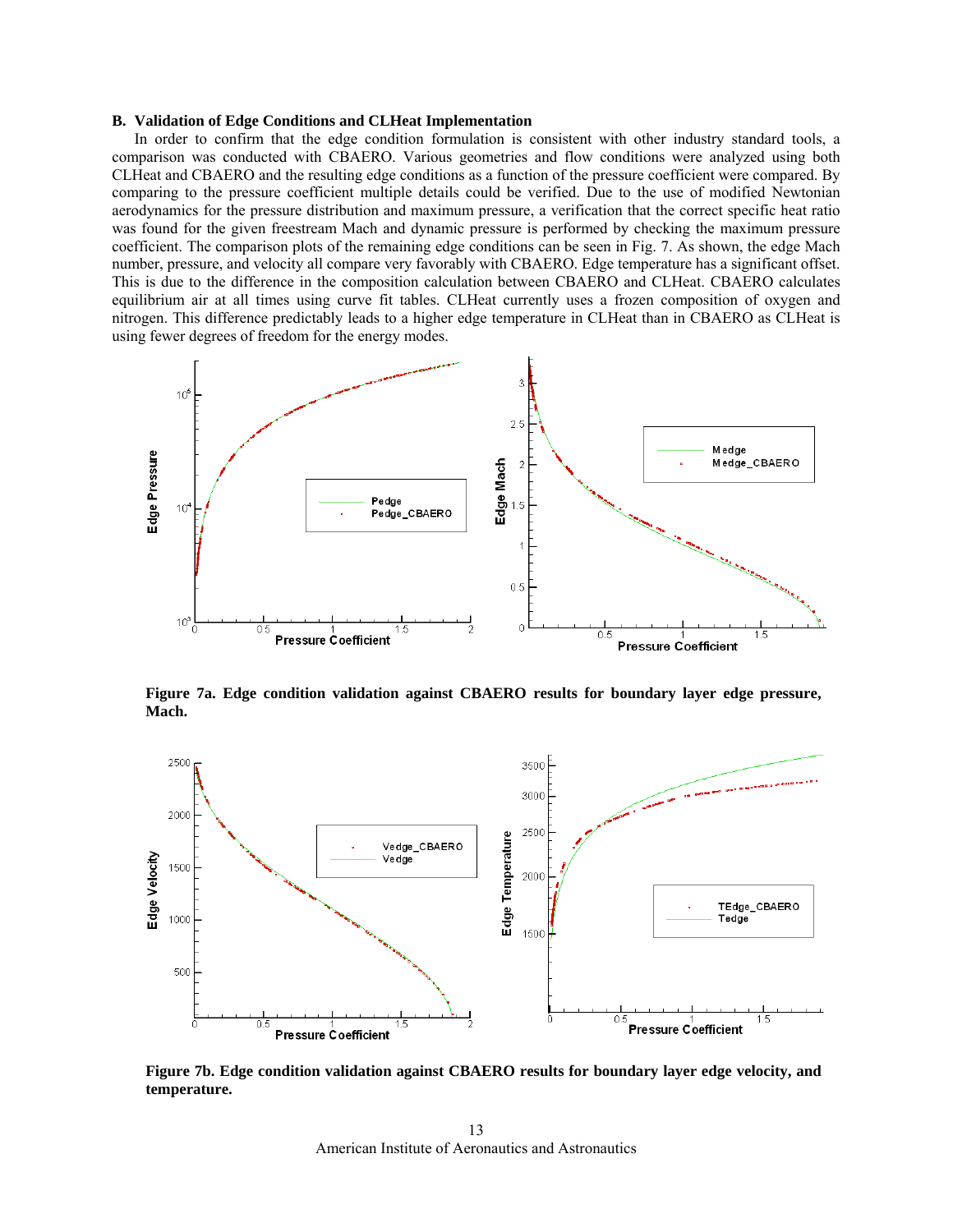The validation of CLHeat against CBAERO for a full geometry can be seen in Figures 8 and 9. Figure 8 is the comparison of a 60 degree sphere cone with 1m nose radius in both CBAERO and CLHeat. The overall trend between the two models is very similar and in some regions nearly exact. However obvious differences clearly occur. The stagnation region modeled in CLHeat shows a drastic offset followed by a step increase until the models align. This is due to the multi-method integration in CLHeat to account for the stagnation offset. The flat region near  $x=0.2$  is also an artifact of the method transition. The peak magnitudes and overall trends seem to show very strong agreement and the decreasing trend seen in contrast to CBAERO for x>0.8 is what should be expected due to laminar flow theory. Figure  $\frac{3}{9}$  compares the heating distribution over a Bezier curve of revolution<sup>27</sup>. The trends between CBAERO and CLHeat are very comparable with CLHeat projecting a higher stagnation value but lower heating as the flow progress towards the aft of the vehicle.

 Finally, Figure 10 shows a comparison of the CLHeat modeling of both the laminar and turbulent formulations against data from Zoby, Moss and Sutton<sup>18</sup>. This is a model of a 40 degree sphere cone with 0.3048 m radius nose in Mach 10 flow. The results give increased confidence in the implementation of the current formulation for the assumptions made. Although CLHeat uses a different formulation for the edge conditions, reference enthalpy, and flow chemistry than the tabulated data, the trends and values show very close alignment for both the laminar and turbulent cases.

These validation cases show favorable results that the CLHeat tool is representing the heating along the body of arbitrary entry geometries in a manner consistent with the fidelity provided by tools such as CBAERO. The lack of perfect agreement may be attributable to multiple factors, but the agreement on trends and magnitude suggests that the proper physics is being considered. There is also no expectation that perfect agreement with a tool such as CBAERO can be achieved. The modeling features of CBAERO are currently unknown by the authors, and as such any inconsistencies do not have a directly attributable cause. While certain assumption such as frozen flow and radiative equilibrium may not apply for all cases, CLHeat allows for the ability to modify the given assumptions to better represent the flow features at hand.



**Figure 8. CLHeat comparison with CBAERO for a 60 degree sphere cone at Mach 12. Geometry in inset figure.**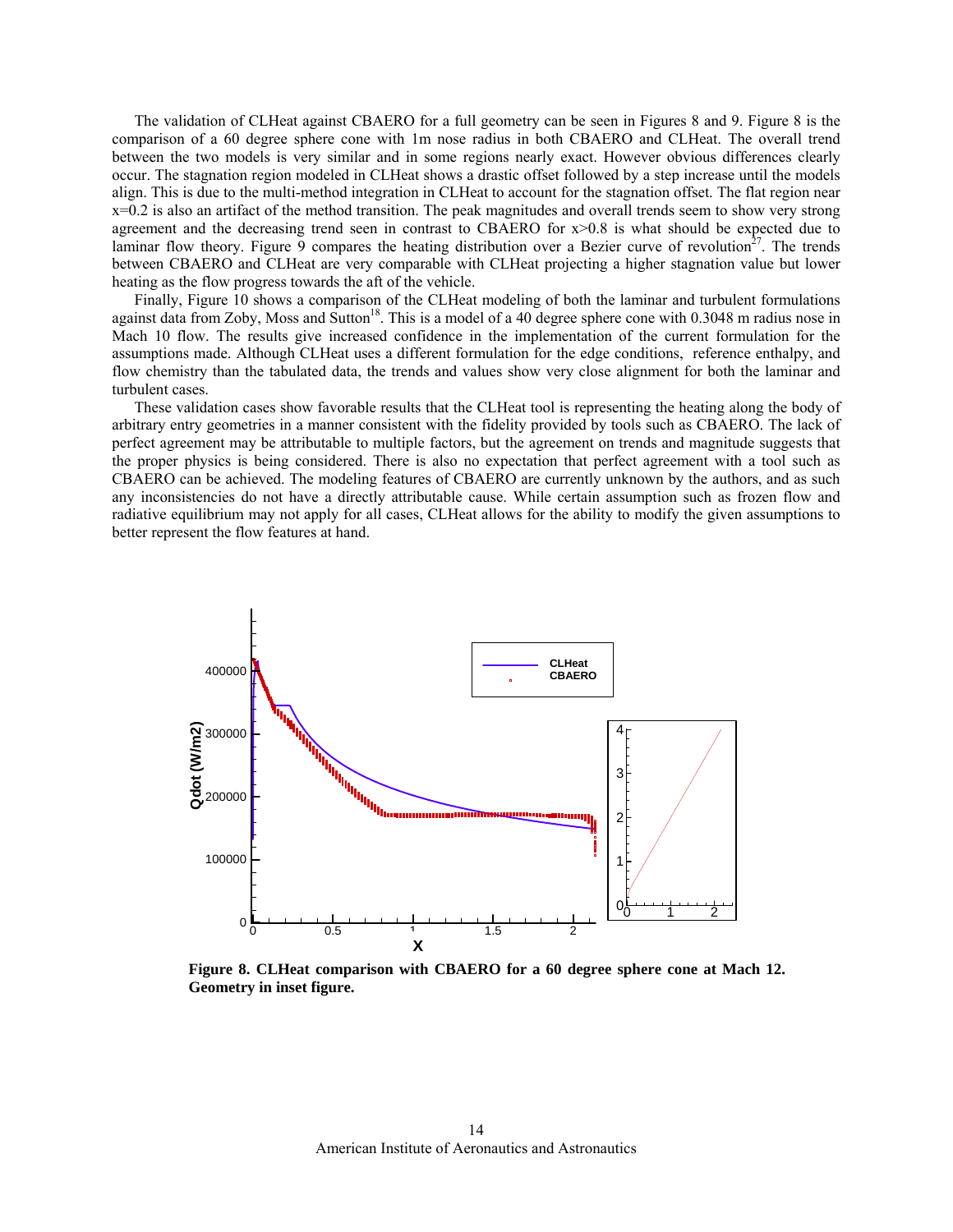

**Figure 9. CLHeat comparison with CBAERO for a Bezier curve at Mach 9 with a dynamic pressure of 2.2MPa. Geometry in inset figure.** 



**Figure 10. Validation of CLHeat modeling of both the laminar and**  turbulent formulation against data from Zoby, Moss, Sutton<sup>18</sup>

## **V. Design Study Utilizing Centerline Heating Model**

The ability to model the heating along a body in a rapid manner can pay great dividends in the conceptual design phase of a hypersonic vehicle. In order to effectively design and optimize a vehicle, a wide range of vehicles must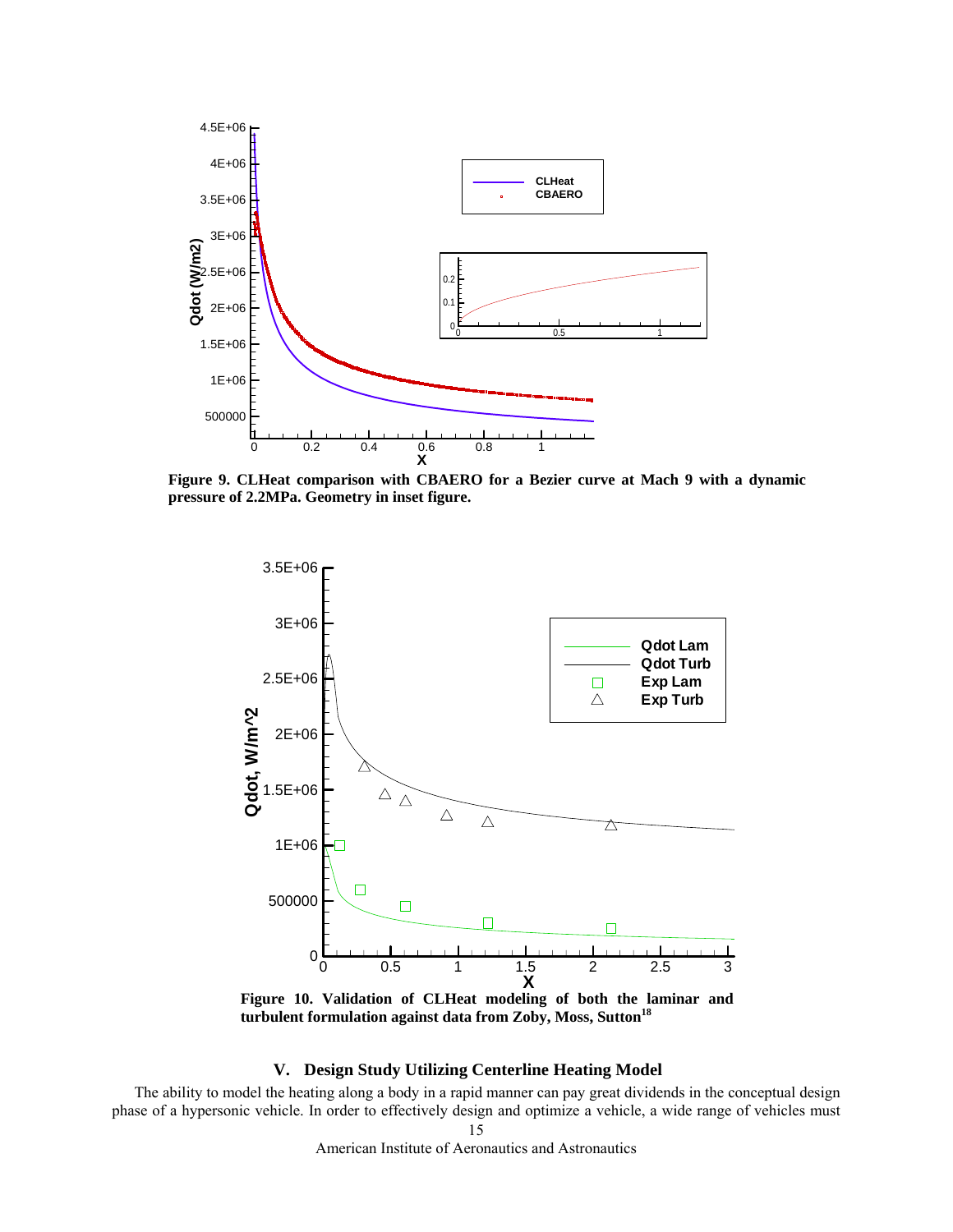be analyzed in conjunction with the constraints and performance metrics for the mission at hand. The wider the design space available, the more likely the best design can be found. However in order to have a wide design space, the speed of the analysis tools must conform with the number of cases desired to be run and the total amount of time available. The CLHeat tool is nearly computationally transparent with respect to the time needed to fully propagate a trajectory or run TPS thickness sizing. As such a significant advance in the heating knowledge can be given to conceptual vehicle designers without a significant increase in simulation time or decrease of the design space.

The best use of the CLHeat tool in design studies is to locate maximum heat rate locations for TPS material selection or constraint verification, to identify trajectories that exhibit turbulent flow onset, or to calculate the distributed heating patterns for linkage with a TPS thickness sizing tool. The speed of the tool also allows for the constraint verification to be achieved on the fly during trajectory propagation for use in optimization methods. This can be a significant improvement over stagnation based methods when flight regimes or vehicle geometries cause the maximum heat rate location to be off-stagnation.

In order to demonstrate the use of the CLHeat tool in a design study, an integrated trajectory and vehicle optimization study for PGS missions has been conducted.

#### **A. Prompt Global Strike Mission Overview**

The PGS mission objective is to be able to deliver conventional weapons accurately and rapidly in a global arena. In order to do this the weapon system must reliably be able to travel vast ranges with significant control authority while maintaining a significant payload. The acquisition of this type of capability allows for a response to critical threats without having to resort to the use of the nuclear option or having a wide deployment of personnel. In order to design such a system, both the launch and entry phases must be considered. The current study considers the design of an entry body when the total length of the booster and entry body is limited. This limitation dictates that different length and weight entry vehicle options correspond to varying initial conditions for the entry phase. This matching of initial conditions to a given entry vehicle class can be seen in Table 2.

| Glide<br><b>Vehicle</b><br>Mass (lb) | <b>Glide Vehicle</b><br>Length (in) | <b>Glide Vehicle</b><br>Diameter (in) | Reentry<br>Gamma (deg) | Reentry<br><b>Velocity</b><br>(ft/sec) |
|--------------------------------------|-------------------------------------|---------------------------------------|------------------------|----------------------------------------|
| 325                                  | 48                                  | 18                                    | $-20.1$                | 10419                                  |
| 325                                  | 48                                  | 18                                    | 0                      | 10092                                  |
| 250                                  | 45                                  | 15                                    | $-25$                  | 12269                                  |
| 250                                  | 45                                  | 15                                    | 0                      | 11689                                  |

 **Table 2. PGS design study vehicle constraints and initial conditions** 

The study considers the optimal sweep of vehicles for each entry class of entry vehicle and initial condition given in Table 2. The optimal sweep is defined by the typically conflicting goals of maximum range and effective maximum volume. The heating considerations as given by CLHeat include the maximum heat rate constraints for ablative TPS and the volume and useful payload mass penalties for the associated TPS thickness to withstand the heating environment.

## **B. Design Study Models**

## *1. Particle Swarm and Pareto Front Optimization*

The design study framework is based around a particle swarm optimization process for both the body dimensions and the angle of attack profile. Each individual particle within the optimization process holds an unique vehicle shape and corresponding trajectory inputs. Each particle is then used as the initial conditions for the trajectory simulation; the resulting performance metrics are calculated and shared with the other particles to help drive the set of particles to the optimal values. The optimal values are considered the points that are uniquely optimal for both downrange and useful volume. These points are considered to lie along the Pareto front, as they form a set of points of which no performance gain can be achieved in one metric without a corresponding change in the alternate metric. The integrated trajectory tool, particle swarm technique, and Pareto front optimization has been previous applied to Mars entry simulations and shown to give designers an increased understanding of multi-disciplinary design decisions<sup>28</sup>.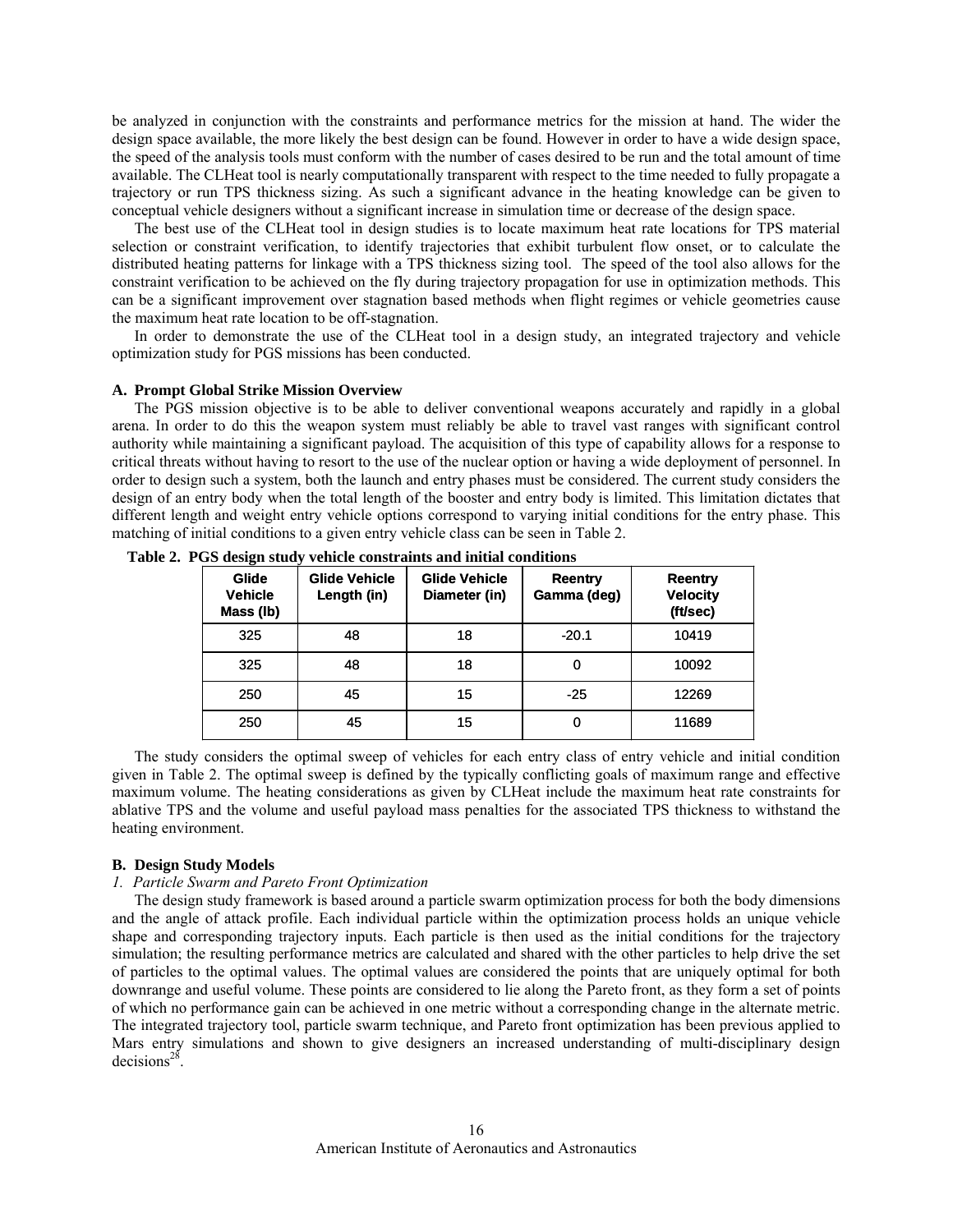#### *2. Aerodynamic Module*

 The geometry configurations used in the current design study are blunt Bezier curves of revolution. These geometries are characterized by a smooth profile from nose to tail rotated around the axis of symmetry. The given Bezier curves can be configured according to three parameters which effect overall bluntness, length and diameter. Previous efforts by Grant<sup>29</sup> have led to analytic formulas for the calculation of Newtonian Aerodynamic based lift, drag, moment, and stability coefficients for various geometries, including Bezier curves of revolution. This capability allows for very rapid calculation of the needed trajectory propagation inputs for the wide range of geometries considered within the study.

## *3. TPS sizing*

The calculation of effective volume is conducted by subtracting the necessary TPS volume from the volume constrained by the outer mold line. This method is used due to the stipulation of a fixed entry mass instead of a fixed density. In order to calculate the TPS volume, a distributed TPS thickness is calculated over the body. This calculation is performed by integrating the one-dimensional heat conduction equations over the entire trajectory using surface the radiative equilibrium surface temperature calculated from the heat flux. To achieve the more accurate prediction of the total TPS thickness over the body, the CLHeat tool is used at each trajectory point to calculate the heat flux and associated surface temperature. Multiple points across each body are tracked, as well as the point of maximum heat flux, and the TPS thickness is calculated at each of these points. Overall volume TPS volume is then calculated by projecting the calculated thickness from the calculation point to the next point downstream. The thickness is then integrated around the body to calculate the total volume. The thickness sizing for the current study is done to limit the TPS bondline temperature to 250 deg Celsius assuming a carbon-phenolic TPS is used. This method gives a more accurate, but still conservative, value for the distributed thickness by allowing for diminishing thickness along the body but still ensuring the thickness in a given region is calculated at its maximum value.

#### **C. Design Study Results and Trends**

To create the Pareto fronts of optimal results of maximum downrange and effective volume, 50 particles are run for 50 iterations within the particle swarm optimization process. This creates a Pareto front consisting of 50 unique vehicle and trajectory configurations. Each simulation is run twice for the same initial conditions once with and once without the heating and TPS sizing constraints. This allows for a clear comparison of the benefits of including heating in the loop of the optimization process.

The primary results can be seen in Fig. 11 and 12. Figure 11 depicts the resulting Pareto frontier between maximizing effective entry volume and maximizing downrange. Of key interest is the difference between the solutions utilizing TPS sizing for the calculation of effective volume, shown in blue, and those neglecting TPS volume, shown in red). The lower downrange solution show a constant drop between the two curves, however, there is a critical point of deviation near a downrange of 1200 km. Similar critical points can be seen in Figure 12. The effect of the variation between the two Pareto fronts is best seen in the differences of geometry for similar performance metrics. The blue and red asterisks in Fig. 11a correspond to geometries of equivalent effective volume. There is a nearly 200 km difference in the downrange between these geometries. This is mainly attributed to the blunter geometry needed for the TPS affected geometry to have the same internal volume as the geometry without a TPS as can be seen in Fig. 11b. This blunting effect leads to a lower lift to drag ratio at angle of attack, and thus a shorter trajectory.

A major point of interest is the difference between the red and green asterisks and corresponding geometries. These vehicle and trajectory points correspond to the same downrange, but surprisingly have vastly different geometries. This shows the vast benefit of including the TPS sizing in the loop of the optimization process. If the TPS volume was solely taken as a penalty applied after the optimization had been considered, then the geometries would have been identical between the points of equal downrange; however, the different geometries demonstrates that the optimization process is able to find the balancing optimum between vehicle shape and trajectory to maximize the effective volume. Traditional design studies would thus choose a larger overall vehicle and end up paying the penalty of exceeding the heating constraints by having to apply too much TPS than would be required on a more aptly designed vehicle. This also identifies interesting trends in long down range vehicles that need to be considered when performing mission selection.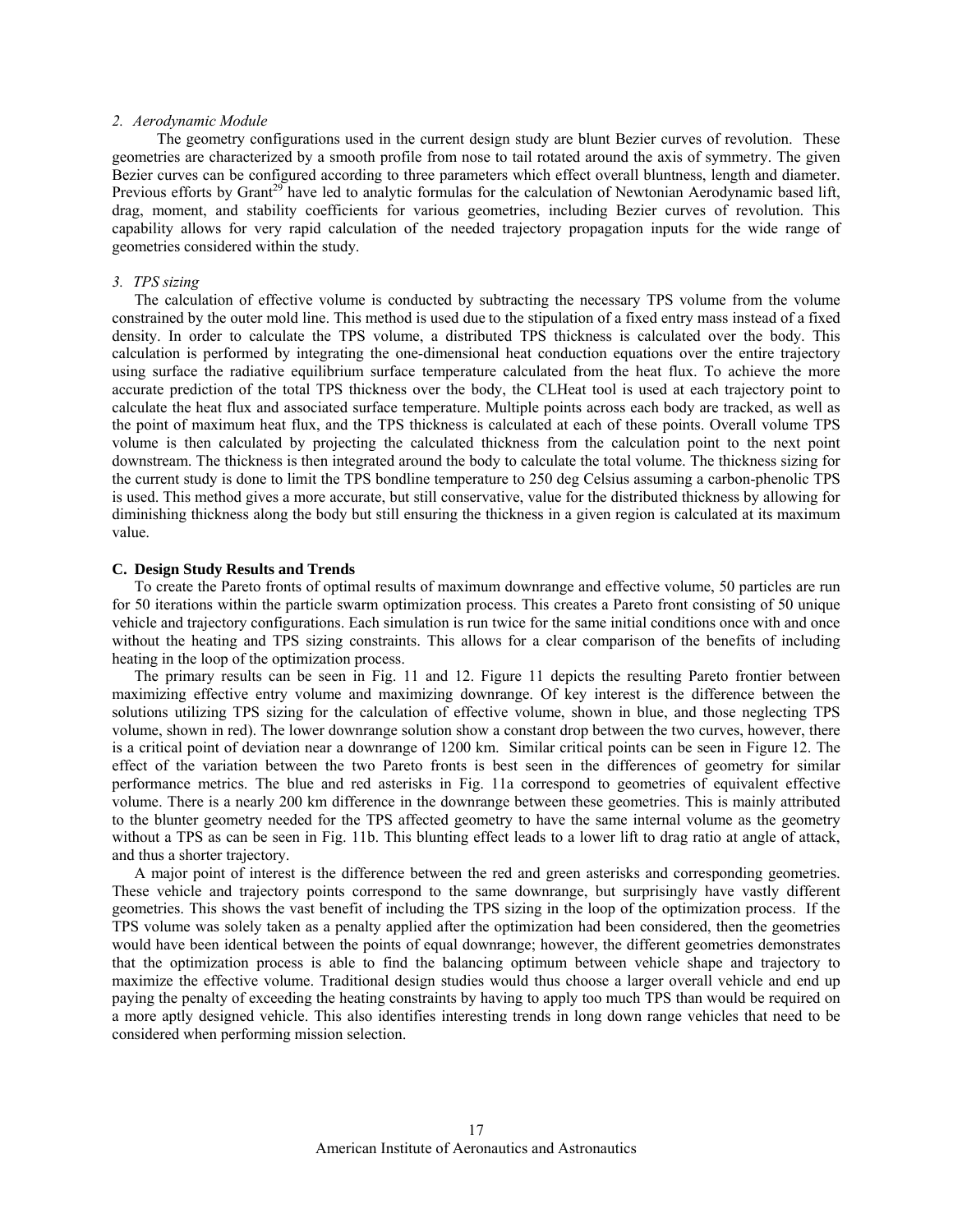

**Figure 11. a) Pareto Frontier for Case 1 showing TPS based optimization in red, and trajectory and vehicle only in blue. b) Vehicle geometries at color specified points of interest; blue and red correspond to equivalent effective volume, red and green correspond to equivalent downrange.** 

Another trend of interest is shown in the difference between the Pareto frontier plots of identically constrained geometries with differing initial conditions. Case 3 and 4 shown in Table 2 differ primarily in the initial flight path angles of -25.0 and 0.0 degrees, respectively. With similar entry velocities it is expected that the shallower initial flight path angle would be able to fly a longer trajectory for an identical geometry, and this is confirmed in Fig. 12. The maximum downrange is nearly 800 km further for the shallower flight path angle when considering the non-TPS affected Pareto fronts. This difference is minimized when the distributed heating and TPS sizing is taken into account. The maximum downrange with a non-zero volume is approximately 500 km different, and the difference in the critical point where TPS sizing has its largest effect is only 200 km. The critical point is also found at approximately the same effective volume for both cases.

The results given in this design study show trends that highlight the importance of including TPS sizing in the optimization loop. The behavior of optimal vehicles and trajectories at large down ranges is highly dependent on the heating effects. Neglecting the heating effects or applying them after the initial optimization process can affect the major trends of the design. This also highlights the need to include better fidelity heating models within the optimization as important flow characteristics, such as turbulence or off-stagnation maximum heating points could impact the trends in the design.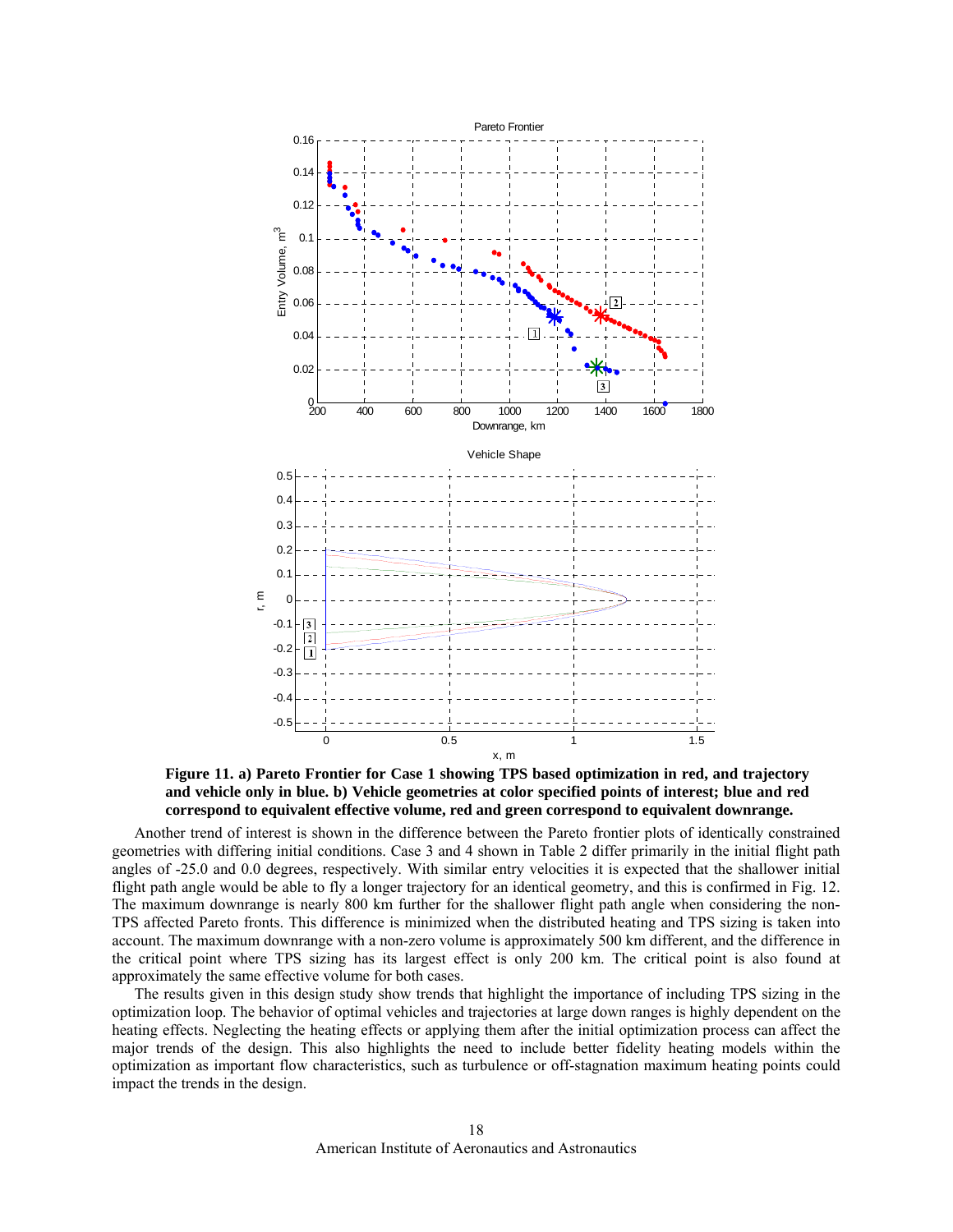

**Figure 12. Pareto frontier comparison for between Case 3 (left) and Case 4 (right) showing the difference in entry flight path angle.** 

#### **VI. Conclusion**

This study investigated the use of engineering relations for the calculation of convective heating rates on hypersonic bodies. A historical study of the methods and applications of these methods was conducted to identify key techniques for the creation of a novel centerline heating tool to be used in the conceptual design phase. Due to limitations of streamline methods in the calculation of the stagnation point heat rate, inquiry was made into the use of an effective nose radius to increase the level of fidelity of traditional stagnation point heat rate equations. An expression for the effective nose radius was derived using a curve fit of stagnation point heat rates over a wide range of geometric and flow conditions as calculated in CBAERO. In order to model the heat rate off the stagnation point a boundary layer method was also investigated for use along the geometry based windward centerline. Expressions for the edge conditions were derived based on minimal trajectory knowledge. These edge conditions were used with the applicable reference enthalpy calculations and Reynolds analogy approach to calculate laminar and turbulent heat rates along arbitrary geometries. A tool for the calculation of windward centerline heat rates was synthesized using a mix of the stagnation region and streamline heating methods investigated, and was dubbed CLHeat. This tool was compared favorably to industry standard tools such as CBAERO as well as experimental data. Finally, a design study of PGS entry vehicles was conducted and the benefits of using the CLHeat tool were shown. These results demonstrated the advantage of using aeroheating and TPS sizing in the loop of vehicle and trajectory optimization. The increased knowledge helps identify critical points in the downrange versus volume trade space, as well as key trends between differing initial conditions.

#### **Acknowledgments**

This study was funded through the support of Charles Stark Draper Laboratory and NASA's Constellation Universities Institutes Project. The authors would like to thank Sean George, Ron Proulx, Neil Cheatwood, John Theisinger and Ian Clark for their insight and support. A special thanks goes to Mike Grant for his invaluable assistance and work on trajectory and aerodynamic advancements.

## **Appendix**

The turbulent flow model currently used in the heatflux relation is calculated according to the methodology of Zoby, Moss, and Sutton<sup>18</sup>. This is based off a relation between skin friction and the turbulent Reynolds number according to compressible turbulent analysis.

$$
c_f / 2 = c_1 (R_{\theta, T})^{-m}
$$
 (A1)

This relation when combined with the momentum equation leads to an expression for the boundary layer momentum thickness: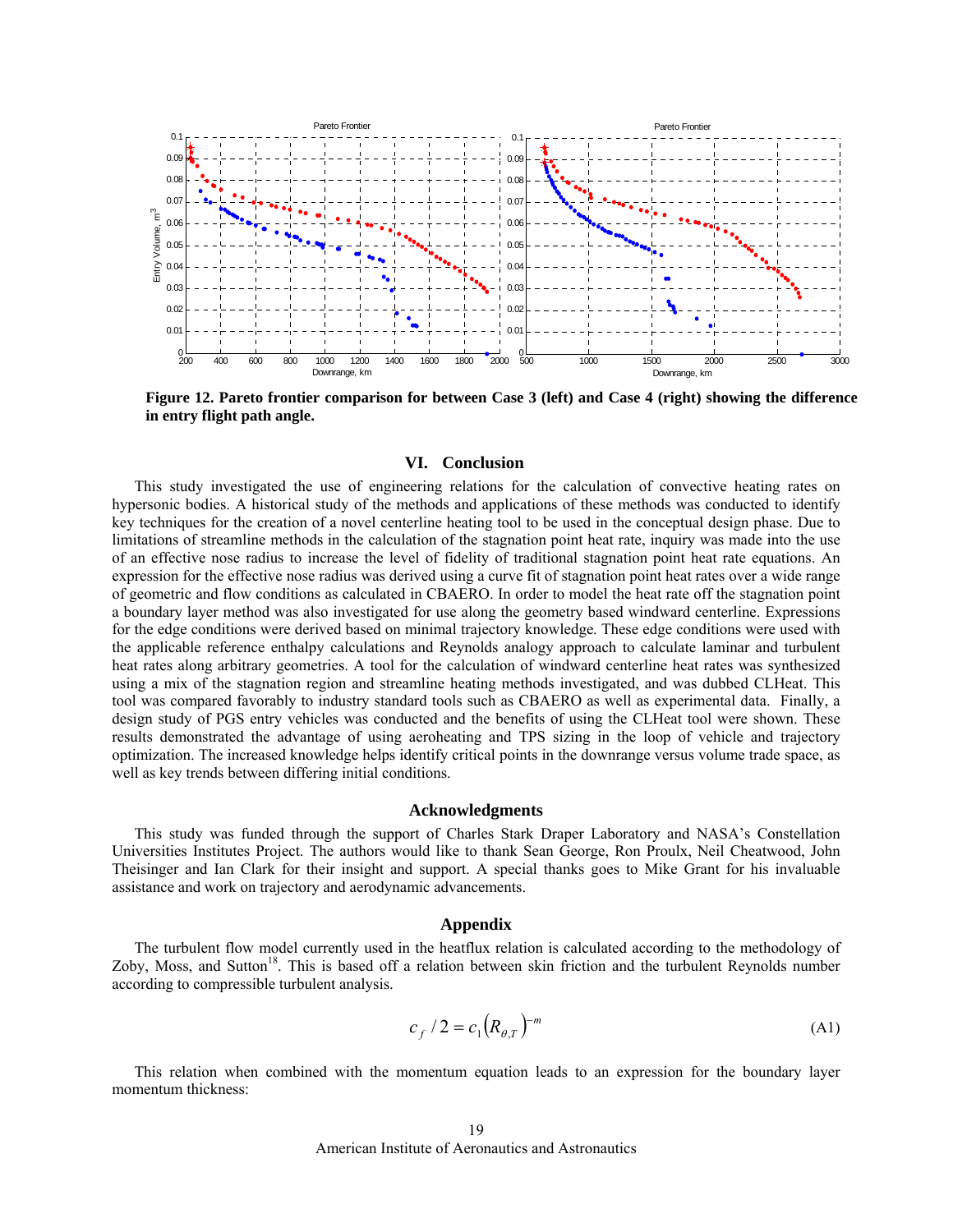$$
\theta_T = \left(c_2 \int_0^s \rho^* u_e \mu^{*m} r^{c_3} dS\right)^{c_4} / (\rho_e u_e r) \tag{A2}
$$

The c and m terms are based of a relation to the compressible factor, N. A curve fit of N based on experimental data gives the following expression,

$$
N = 12.67 - 6.5 \log_{10} (R_{\theta, T}) + 1.21 (\log_{10} (R_{\theta, T}))^2
$$
 (A3)

This corresponds to the *m* and *c* values as follows,

$$
m = 2/(N+1) \tag{A4}
$$

$$
c_1 = (1/c_5)^{Nm} [N/((N+1)(N+2))]^m
$$
 (A5)

$$
c_2 = (1+m)c_1 \tag{A6}
$$

$$
c_3 = 1 + m \tag{A7}
$$

$$
c_4 = 1/c_3 \tag{A8}
$$

$$
c_5 = 2.2433 + 0.93N\tag{A9}
$$

These values are then used to calculate the turbulent heat flux using the edge and reference conditions previous calculated in a similar manner to Eq. (31).

$$
\dot{q}_{w,T} = c_1 (R_{\theta,T})^{-m} \left( \rho^* / \rho_e \right) \left( \mu^* / \mu_e \right)^m \rho_e u_e (H_{aw} - H_w) (\text{Pr}_w)^{-0.4}
$$
(A10)